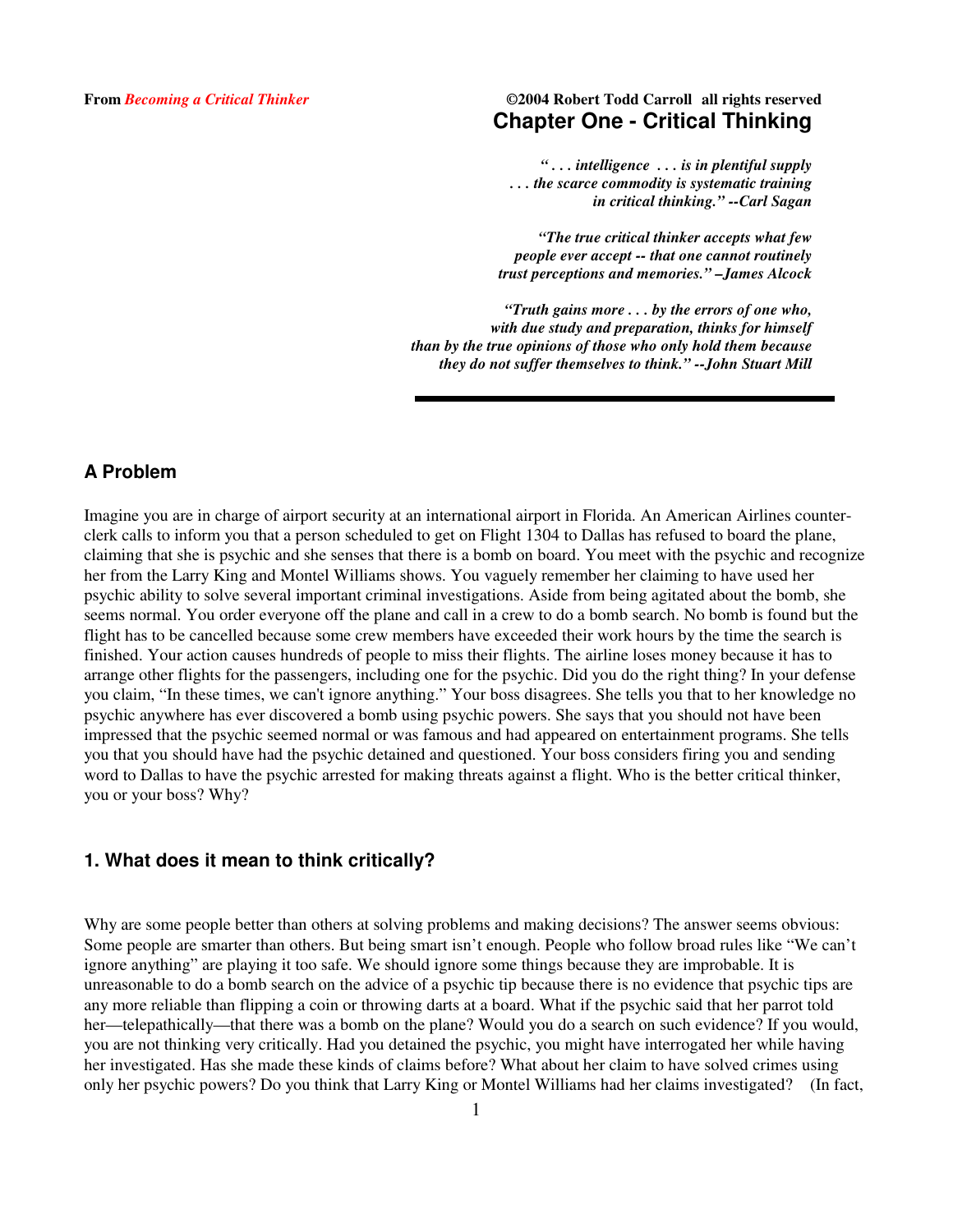your boss gets on the Internet and within five minutes finds a Web site that notes that a reputable investigative journalist has dug into the psychic's claims about solving crimes and found that none of her claims were true.)

Why are some people better than others at supporting their beliefs and actions with good reasons? Again, the answer seems obvious: Some people have more knowledge or are more eloquent than others. Still, two equally intelligent people can be equally articulate and knowledgeable, but not be equally good thinkers. If only one of them is thinking critically, that one will be better at analyzing and evaluating facts and opinions, sources and claims, options and alternatives. The critical thinker will be a better problem-solver and better decision-maker.

When we're thinking critically, we're using our knowledge and intelligence effectively to arrive at the most reasonable and justifiable position possible. When we're thinking uncritically--no matter how intelligent or knowledgeable we are--we'll make unreasonable decisions and arrive at unreasonable beliefs or take unjustifiable actions, *unless we are lucky and end up making the right choice for the wrong reasons!* For example, imagine that the search crew finds a bomb. You're vindicated, right? Not necessarily. If it turns out that the psychic planted the bomb herself in order to make it look like she really had psychic powers so she could advance her career, but you had the plane searched because you thought a psychic might actually be able to know such things by paranormal means, then you made the right decision by pure luck. You should have had the plane searched, but you should have held and interrogated the psychic. If a bomb is found, it would be reasonable to infer that the psychic had non-psychic information about the bomb and might even have been involved in planting it. It would not be reasonable to infer that the "psychic" is really psychic. As your boss said, there is little, if any, evidence that any psychic anywhere has ever correctly predicted when a bomb had been placed on a plane. On the other hand, there are plenty of examples where people have lied and deceived in order to advance their careers or to get attention.

The goal of thinking critically is simple: to guarantee, as far as possible, that one's beliefs and actions are justifiable and can withstand the test of rational analysis. Just what do we do when we're thinking *critically?* In general terms, we can say that *to think critically is to think clearly, accurately, knowledgeably, and fairly while evaluating the reasons for a belief or for taking some action.* This is sometimes easier said than done. Later in this chapter we will review some of the main factors that will limit or hinder even the most diligent and intelligent among us from being successful critical thinkers. But first, let's look at the standards that guide a critical thinker.

# **2. Standards of critical evaluation**

From its beginnings in Greece over 2,500 years ago, Western philosophy and science have been primarily public activities. Some of the best minds of each generation have presented their views on important issues for their fellow citizens to accept or reject. Using only the forces of reason and eloquence to persuade, rather than torture or threats of death or damnation, the critical thinkers of the past developed rules and guidelines for determining beliefs and actions. Their predecessors or contemporaries relied on the authority of ancient texts and customs, or on the power granted them by their social position, to coerce agreement. Critically thinking philosophers and scientists used evidence available to all as they sought to discover the truth and to persuade others to accept their discoveries.

It is true that often the arguments and disputations of philosophers have been over questions that are unanswerable in any final sense. It is also true that there is no universal agreement about the methods and standards of evaluation used in these disputes. Nevertheless, much progress has been made in understanding not only the scope and limits of possible knowledge, but also the bases for reasonable belief. Three of the most important areas of philosophy relevant to critical thinking are *logic*, *epistemology*, and *ethics*. The first two have long and important histories of making significant contributions to the methods and standards of evaluation now prevalent in science, law, and philosophy. *Ethics* is most important for its contributions to the standards for evaluating the morality of actions. *Logic* studies the *principles of valid and invalid reasoning*. The domain of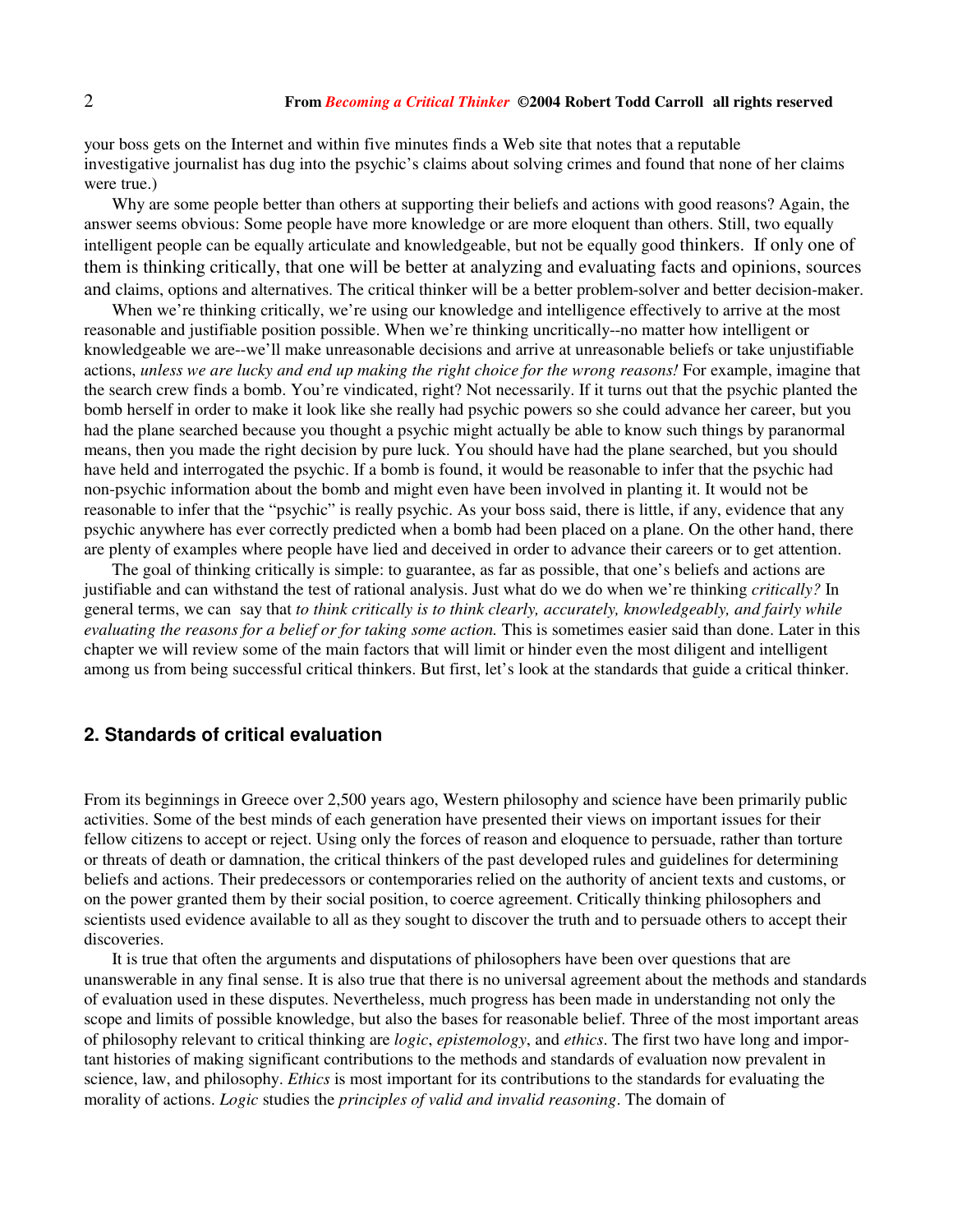logic is narrower than the domain of critical thinking, which is concerned with evaluating the justification of beliefs and actions. *Epistemology* studies the *origin, nature*, *and limits of knowledge*.

# **2.1 Socrates**

One philosopher stands out as having had the greatest influence on our critical thinking standards: the Socrates (469?–399 BCE) of Plato (470-347 BCE). "The unexamined life is not worth living," says the Socrates of Plato's *Apology*. The Socrates known to us is a figure from Plato's dialogues. For centuries, Socrates has stood as a model of intellectual integrity and inquiry: the ideal critical thinker. It is not any particular *idea* that earned him this reputation. It is his *method of questioning and cross-examination of positions* that is taken as an ideal for critical thinking. The technique is known as the Socratic Method--named after the technique he used in Plato's earliest dialogues such as *Gorgias, Euthyphro*, *Apology*, and the first part of the *Republic*. In those dialogues, Socrates takes up such issues as the nature of virtue, piety, or justice, and through a series of questions examines the meanings and implications of various views expressed by others. In each case, Socrates is depicted as confronting someone who claims to be an expert. Each expert is depicted as arrogant and self-righteous, without the slightest self-doubt. Socrates leads his antagonists not to the answer but to confusion. What Plato seemed to admire about Socrates was not only his method of cross-examination, but also his humble and skeptical attitude. That attitude was in stark contrast to the arrogance of the priest Euthyphro or the sophist Thrasymachus. Socrates meaning is clear. *The arrogant do not examine their views. They are not worth imitating.*

Of all Plato's works, perhaps the best known is his *Apology*, the account of Socrates' trial for impiety and corrupting the youth of Athens. Nothing else Plato wrote has had a more profound effect on the intellectual attitude of philosophers who came after him. In the *Apology*, Socrates is depicted as defending his way of life, rather than defending himself against the charges against him. In one of the most eloquent works in Western literature, Socrates defends a life of constant inquiry and examination of beliefs and actions. Finally, Socrates assures his accusers that the death sentence handed down to him would guarantee that he would be known to history as a heroic figure, one who died for the "crime" of thinking for himself and for encouraging others to do likewise.

Socrates may have been put to death over two thousand years ago, but his spirit of critical inquiry lives on. One of Socrates' main critical concerns was *clarity*. Of course, standards of clarity change. As we have become more aware of the power and functions of language, we have become both more demanding in our quest for clarity and more understanding of the limits of language. Simultaneously, those who would like to manipulate the thoughts and deeds of others (advertisers, politicians, con artists, evangelists, talk show hosts, lawyers, cult recruiters, and the like) continue to use their creative powers to persuade us to believe or do things that remain unclear to us. Today, the study of clarity requires a companion study of the persuasive techniques of modern propagandists, especially their attempts to manipulate thought and action through the clever use and abuse of language. Chapter Two will examine these and other issues concerning language and critical thinking.

Socrates was not concerned with clarity for its own sake, however. He knew that without clarity we couldn't understand what it is we are being asked to believe or to do. But he also recognized that clarity is not enough to base any belief or action on. Today we recognize that in addition to being based on clear claims, a critical thinker's beliefs and actions should be based on *accurate* information. Information can only be as accurate as the source from which it comes. Chapter Three examines the issue of *sources*. If we can't discover something for ourselves, what criteria should we use to determine the accuracy and reliability of sources, especially sources who claim some sort of special expertise or knowledge? How accurate is the mass media, one of the main sources of information for many of us?

Other chapters will concern such questions as what makes a reason a *good* reason for believing something or for taking some action. Or, what makes any reason or set of reasons *adequate* to justify believing something or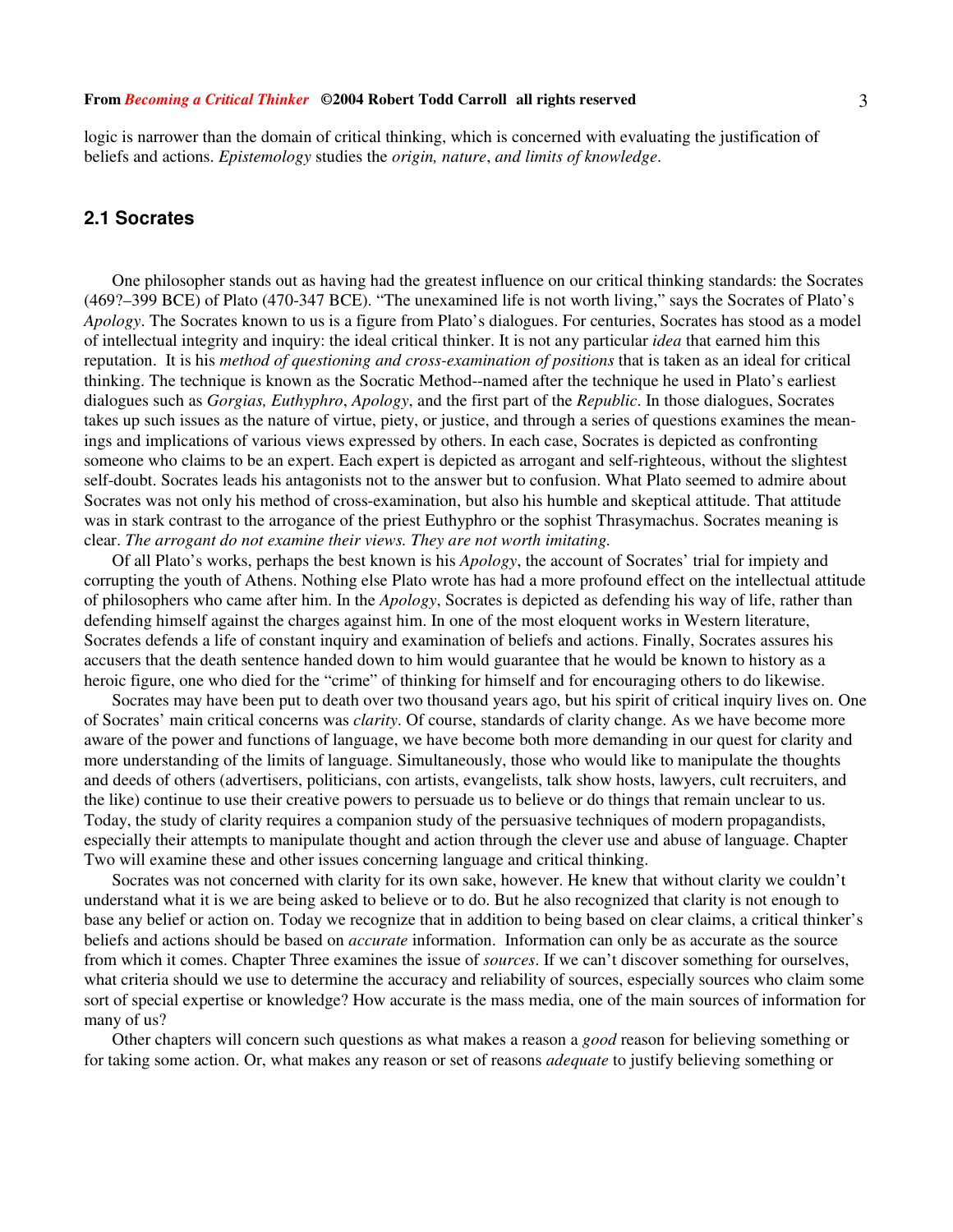taking some action. Since, at the very least, a good reason must be *relevant* to justifying a belief or action, the issue of relevance is one we must take up. Good reasons must also be *sufficient* to warrant accepting a belief or taking some action. Hence, the criteria by which we judge the sufficiency of evidence are going to be examined in detail, including how much weight should be given to each piece of evidence. We'll also consider the *completeness* requirement: that pertinent evidence not be suppressed or ignored, that everything relevant to the issue be presented. It was good that you, as our hypothetical airport safety manager, took every bomb threat seriously. But you should have considered *all* the relevant evidence, including the fact that people sometimes lie to further their own ends. You should have made some effort to get more information about the source of the tip. Relying on the psychic's self-proclaimed talent on a television show is not sufficient.

Knowing and adhering to the standards of critical thinking will take us a long way toward becoming a critical thinker. But if we don't have the right *attitude*, we may fail despite our knowledge of the standards*.*

# **3. Attitude of a critical thinker: open-minded, skeptical, and tentative**

*A critical thinker is neither dogmatic nor gullible*. The most distinctive features of the critical thinker's attitude are *open-mindedness* and *skepticism*. These characteristics may seem contradictory rather than complementary. On the one hand, a critical thinker is expected to consider viewpoints different from his or her own. On the other hand, a critical thinker is expected to recognize which claims do not merit investigation. Also, sometimes what looks like

**"A broad mind is no substitute for hard work." --Nelson Goodman**

open-mindedness is simply gullibility and what looks like skepticism is really closed-mindedness. To you, you are being open-minded when you take at face value the psychic's tip about a bomb on the plane. To your boss, you are being gullible. On the other hand, if you had dismissed the psychic's

claim out-of-hand and written her off as deluded despite her offering to prove her psychic ability by reading your mind, then you would have crossed over from a healthy skepticism to closed-mindedness.

To be skillful and fair in evaluating beliefs and actions, we need to seek out various views and positions on the issues we intend to judge. Being open-minded means being willing to examine issues from as many sides as possible, looking for the good and bad points of the various sides examined.<sup>1</sup>

One's goal in examining the positions and reasoning of others must be to get at the truth rather than to find fault. To be open-minded doesn't mean simply listening to or reading viewpoints that differ from one's own. It means accepting that someone else might have thought of something we've overlooked or that we could be in error ourselves. It may be painful, but you must admit that your boss has brought up a good point when she reminded you that there is no evidence for psychics using paranormal powers to discover bombs planes. You must admit that you were wrong in not considering this fact.

Most of us have little difficulty in being open-minded about matters that are unimportant to us. In such cases, the possibility that we may be wrong is not very threatening. If we're wrong, we can change our minds without feeling embarrassed or humiliated. But if the issue is ingrained in us or is one we feel strongly about, it becomes more difficult to be open-minded. It becomes harder to accept the fact that we might be wrong or that other views might be more reasonable than our own.

How can we overcome the tendency to be closed-minded on important issues? First, we must overcome the feeling of being threatened when a cherished belief is opposed. One way to overcome this feeling is to *commit*

**"Both teachers and learners go to sleep at their post as soon as there is no enemy in the field." --John Stuart Mill,** *On Liberty*

*oneself to search for the most reasonable beliefs and the most reasonable ways to act*. Approaching all-important issues with a view to improving your beliefs does *not* mean that you must think that your views are wrong. It does imply that you must be able to step back

from your beliefs to evaluate them along with other views. Certainly, everyone needs a basic set of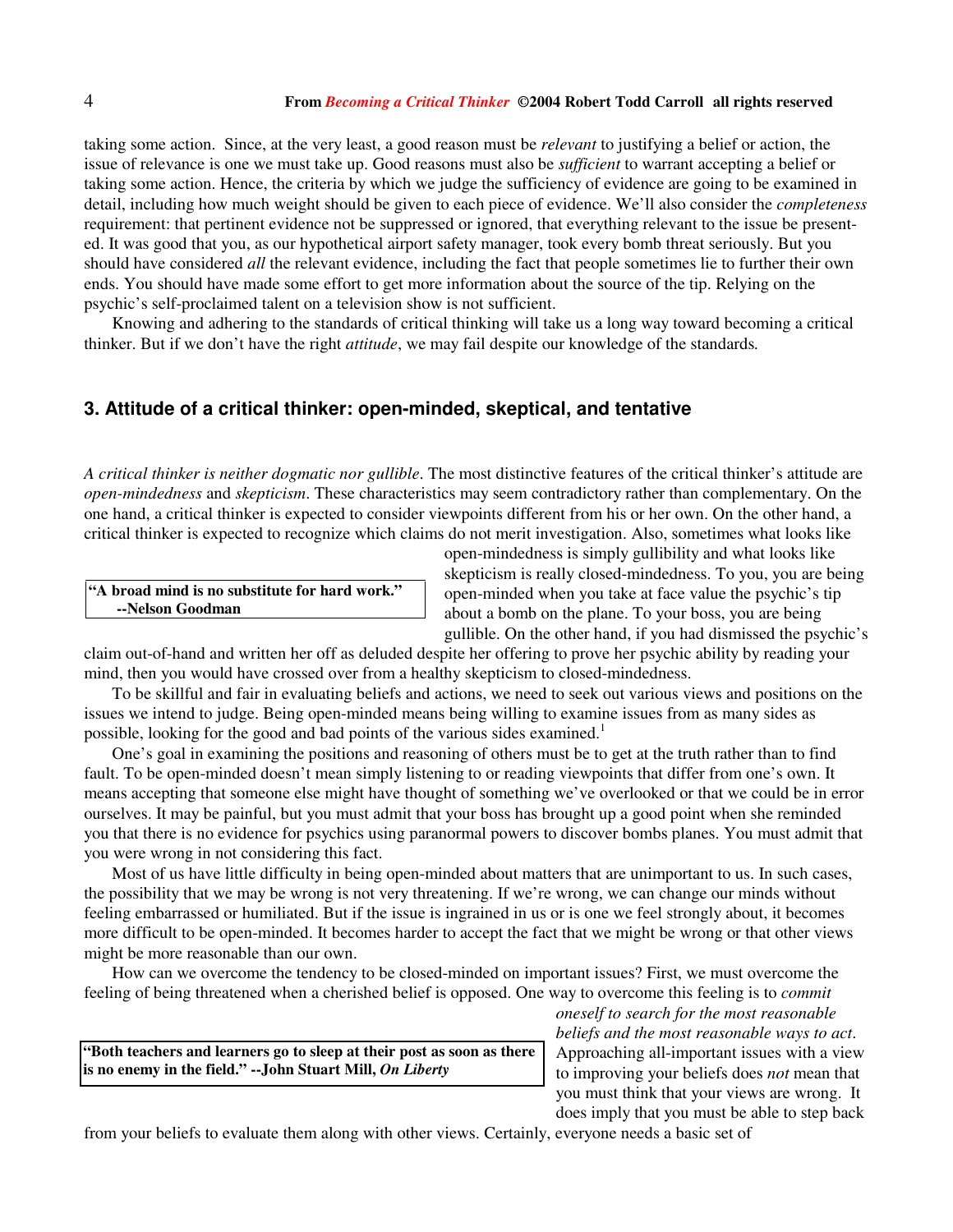beliefs in order to live a meaningful life. Yet, if those beliefs are inflexible and unchangeable, their very rigidity may work against you when you need them most, namely, in times of personal crisis. Becoming a critical thinker, in other words, requires more than mastering a set of skills; it requires a certain spirit or attitude. Sometimes this spirit is mistakenly thought to be negative only. Indeed, the primary use of the word 'critical' is to note an inclination to find fault or to judge severely. But uncovering faults and errors in one's own and other's reasoning is only a part of critical thinking. One must cultivate a *healthy skepticism* along with an ability to be open-minded, especially when considering viewpoints contrary to one's own. Too much skepticism leads to doubting everything and committing oneself to nothing; too little skepticism leads to gullibility. We need not be so demanding that we will commit ourselves to a belief or action only if we can be absolutely certain we are right. On the other hand, we should not accept claims simply because the person making the claim seems "normal" or because the majority or the experts or some witty talk-show host makes them.

On the other hand, being open-minded does not mean that one has an obligation to examine every crackpot idea or claim made. For example, I have studied occult and supernatural claims for many years. When someone says aliens have abducted him, but he has no physical evidence of his abduction, I feel no need to investigate the issue further. If someone claims to have alien body parts or vehicle parts, by all means let's examine the stuff. But if the only proof for the abduction is that the alleged abductee can't remember what happened to him for a few hours or days and he has some marks on his body he can't account for--common claims by alleged abductees--then my hunch is that there is a natural explanation for the memory loss and the marks. He may be lying because he doesn't want anyone to know where he really was; or he passed out from natural or self-induced causes and then dreamt or hallucinated. Many of us have scrapes and bruises we can't account for. Am I closed-minded? I don't think so. However, many years ago, when I heard about UFOs and alien abductions for the first time, I would have been closed-minded had I not investigated. Once a person has studied an issue in depth, to be open-minded does not mean you must leave the door open and let in any idea that blows your way. Your only obligation is not to lock the door behind you.

An open-minded person who is inexperienced and uninformed will need to be willing to investigate issues that an experienced and informed person need not pursue. A critical thinker must find things out for herself, but once she has found them

**"...if opponents of all-important truths do not exist, it is indispensable to imagine them and supply them with the strongest arguments which the most skillful devil's advocate can conjure up." - -John Stuart Mill,** *On Liberty*

out she does not become closed-minded simply because her opinion is now informed! So, the next time you hear some defender of astral projection, past-life regression, or alien abductions accuse a skeptic of being "closedminded," give thought to the possibility that the skeptic isn't closed-minded. Perhaps she has arrived at an informed belief. It is also possible that the accuser is a clever arguer who knows that charging an opponent with being closed-minded is often a successful tactic in the art of persuasion.

There are some issues about which it is not possible for a given person to be open-minded. I am thinking of issues that are not, in the words of William James, *living options.* 2 It is not possible for me to seriously consider that Muhhamad was a prophet of God, any more than it is possible for a devout Muslim to consider that Siddhartha Gautama was a divine incarnation. Before anyone can be open-minded in the sense we are talking about here, an issue must be *alive* for that person. It must be within the realm of possible belief for that person. Nevertheless, even if a belief is not a living option for you, it should be possible to be open-minded enough to try to understand what it is for someone to have that belief. It may not be possible for me to believe that Muhhamad was a prophet of God, but it is possible for me to understand what such a belief consists of. I can study Islam, listen to Muslims, and try to understand their beliefs.

I'll try to clarify this complex relationship between open-mindedness and skepticism with one more example, taken from a teacher of critical thinking, Connie

Misimer. She told this story at a critical thinking conference. A student believed that chanting a

**"Be open-minded, but not so open-minded that your brains fall out." --Jacob Needleman**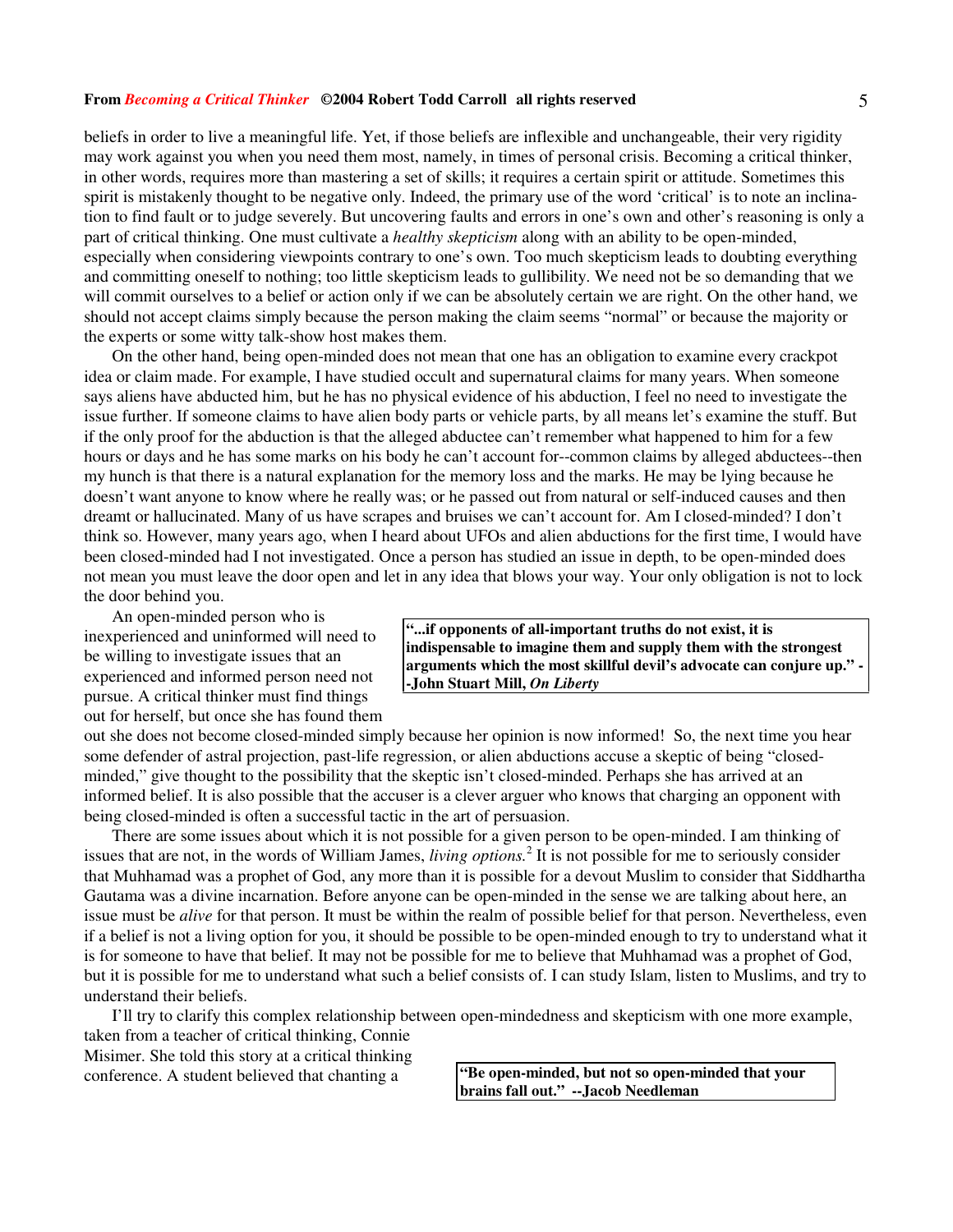mantra (repeating some phrase, e.g., "Gopaugovinda, Gopaugovinda....") as she drove around looking for a parking space always resulted in her finding a parking space. Most teachers of critical thinking would be skeptical of the claim that a chant would have any effect on traffic or parking spaces. We would not investigate such a claim because we would consider it absurd or trivial on its face: absurd if the claim is that chanting causes parking spaces to open up; trivial if it means that she always finds a place to park her car. Some teachers might ridicule the student for being so gullible. Ms. Misimer, however, took another approach. She advised the student to set up a controlled experiment to test the claim. The student might, for example, chant every other day and keep a record of whether she is more successful on the days she chants. She might get several other students to do the same thing. They can compare notes after a few weeks and see if there is any difference in success rates. I need not go into all the details here about how this leads the student to clarify her claim, critically examine it, and find out for herself why the claim is either false or trivial. The key point is that the student needs to be open-minded enough to be willing to test her belief. Others with more experience and knowledge are not closed-minded, however, simply because they don't test her claim themselves. Furthermore, to simply impose one's views on others by fiat or ridicule, no matter how correct those views are, would hinder the development of critical thinking.

One must be careful, however, that one does not become so in love with one's own beliefs that one becomes incapable of recognizing when it is time to change. Remember that it was the Swiss who invented the quartz watch but failed to patent it because they were sure the world would always want only the traditional mechanical devices the Swiss were so expert at producing. The failure to be open-minded enough to consider the possibility that the quartz watch would become popular cost the Swiss billions of dollars and thousands of jobs.

Finally, the attitude of the critical thinker should be characterized by *intellectual humility*. Whatever we come to believe must be adhered to *tentatively*. We must always be ready to examine new evidence and arguments, even if our examination leads us to discover that a cherished belief is in error. In short, arrogance, as Socrates noted, does not befit the critical thinker. However, as we shall see, having the right attitude is not sufficient. There are many factors that can limit and hinder our desire to be a critical thinker.

# ,,,,,,,,,,,,,,,,,,,,,,,,,,,,, **Exercises 1-1 1. Define critical thinking and describe how it is related to intelligence and knowledge. 2. List the standards of evaluation used by the critical thinker. Where did they originate?** 3. What are the main characteristics of the critical thinking attitude? Why is this kind of attitude important in **critical thinking?** 4. What does it mean to be open-minded, and why is open-mindedness essential to critical thinking? How does **open-mindedness differ from being gullible?** 5. What is meant by 'healthy skepticism,' and why is having a healthy skepticism important to critical thinking? **How does having a healthy skepticism differ from being closed-minded?**

### **4. Sense perception**

Having the right attitude and knowing the standards of evaluation are not enough to guarantee that one will always succeed at critical thinking. Human beings are subject to a number of limitations and hindrances that forever get in the way of our best intentions.

**"To doubt everything or to believe everything are two equally convenient solutions; both dispense with the necessity of reflection." --Jules Henri Poincaré**

Aristotle advised that we should not demand more certainty than the subject allows (*Nichomachean Ethics,* I, iii.). That was good advice 2,500 years ago and it's good advice today. Most of the subjects that concern us in our daily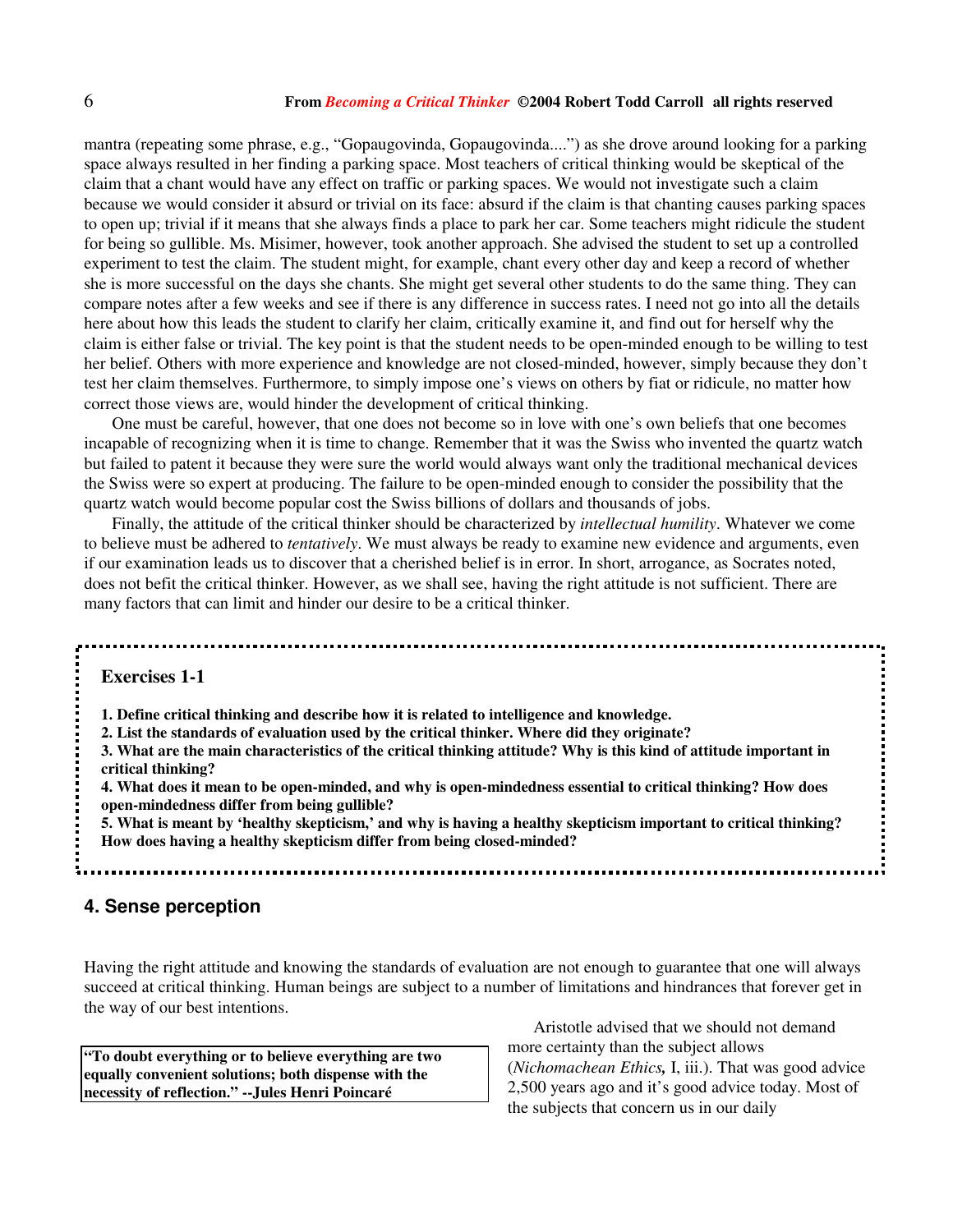lives are incapable of absolute certainty. The most we can hope for is a reasonable certainty that we've arrived at the best possible beliefs. Infallibility and absolute certainty are beyond our reach. Think, for example, about the source of most of our beliefs: *sense perception*. Each of the senses is limited in extent: Each sense has a threshold beyond which we cannot perceive. We can extend those thresholds by using instruments such as telescopes and microscopes. But those instruments have thresholds, too. Our instruments enhance our knowledge but they, too, are limited.

Furthermore, each perception must also be interpreted. With each interpretation there is the possibility of error. Each of us has been mistaken about something we thought we saw or heard. Although we often treat *facts* as if they were infallibly certain, they aren't. Facts are those things we don't have any doubts about. We call something a fact if we consider it grossly unreasonable to deny it. But, since our grasp of facts is based on sense perception, we should not claim to know any facts with infallible certainty.

# **4.1 Apophenia and pareidolia**

In statistics, *apophenia* is called a Type I error, perceiving patterns where there are none. Some people do not just see birth marks on a lamb; they see the word "Allah" spelled out in Arabic and interpret this as a sign. They spontaneously perceive connections and meaningfulness in unrelated phenomena. They see a mark on a pizza box and are sure it is a pentagram, signifying that the pizza parlor is run by worshippers of Satan. According to neuroscientist Peter Brugger, "The propensity to see connections between seemingly unrelated objects or ideas most closely links psychosis to creativity ... apophenia and creativity may even be seen as two sides of the same coin" (Brugger 2001). 3

While such creativity may be desired sometimes, it can also lead us astray. Some people see patterns in such things as the entrails of animals, the stars, thrown dirt or sticks, folded paper, the lines on the palm of the hand, and so on. They believe that the patterns they perceive are magically connected to the empirical world past, present and future. This belief is known as *sympathetic magic* and is the basis for most forms of divination. It is also the basis for such practices as sticking needles into figurines representing enemies, as is done in voodoo. The pins and needles stuck in a doll are supposed to magically cause pain and suffering in the person the doll represents.

Apophenia and magical thinking at one time may have represented a significant improvement in human evolution, but these pre-scientific ways of seeing and responding to the world of perception can be major hindrances to critical thinking and lead us to many illusory beliefs.

*Pareidolia* is a type of illusion or misperception involving a vague or obscure stimulus being perceived as something clear and distinct (Schick and Vaughn 2001). For example, a water stain on a window or the discoloration in tree bark is clearly perceived to be the Virgin Mary. While it is useful for any perceiving animal to be able to quickly interpret vague or obscure stimuli, we must be careful or we will delude ourselves with our interpretations, especially if others confirm them (see *communal reinforcement*, below). Pareidolia helps explain such things as sightings of Elvis, Bigfoot, or the Loch Ness Monster. And it may explain many religious apparitions and visions.

# **4.2 Autokinetic effect**

The autokinetic effect refers to perceiving a stationary point of light in the dark as moving. Psychologists attribute the perception of movement where there is none to "small, involuntary movements of the eyeball" (Schick and Vaughn 2001). The autokinetic effect can be enhanced by the power of suggestion: If one person reports that a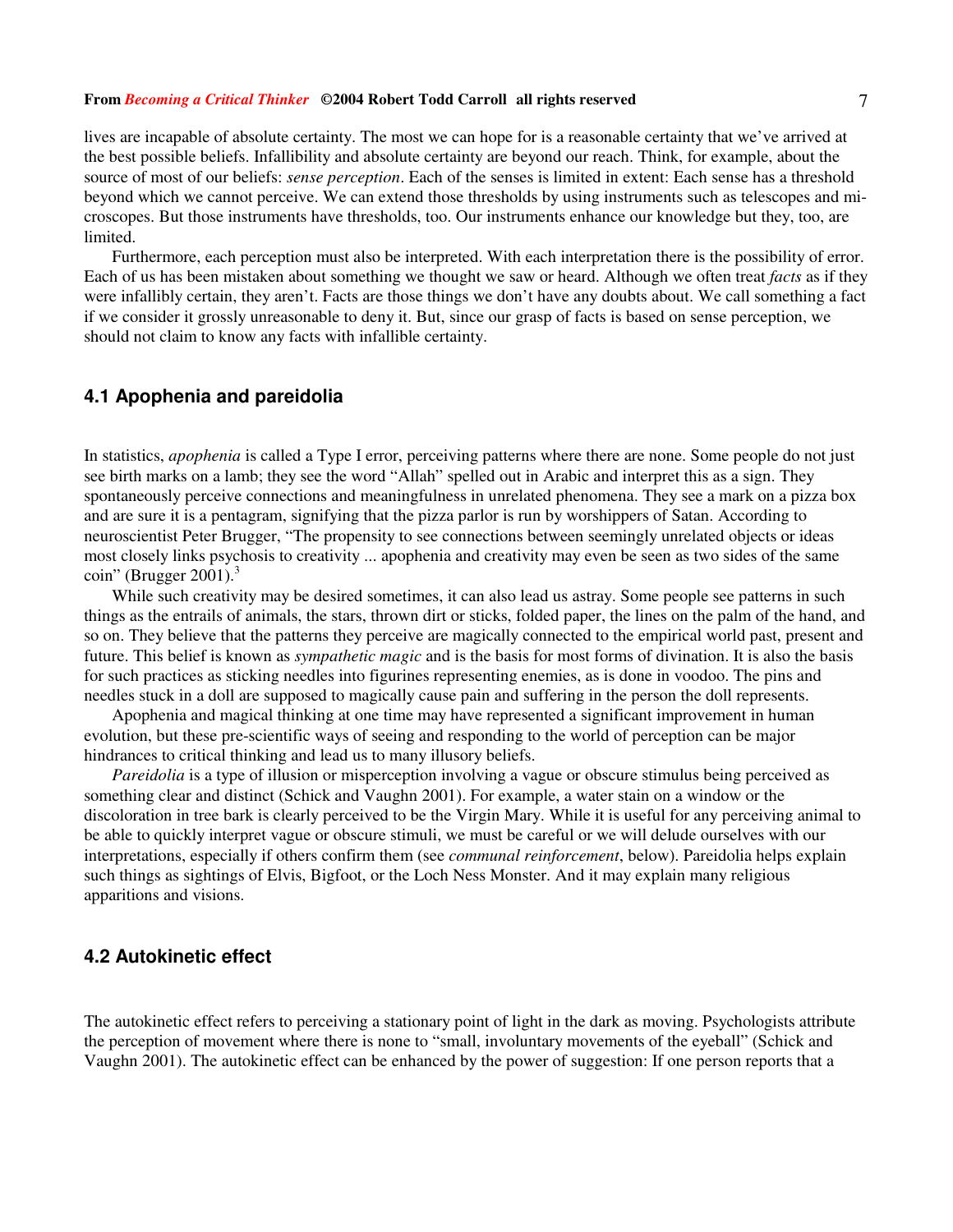light is moving, others will be more likely to report the same thing (Zusne and Jones). Some, but not all, UFO sightings are attributable to the autokinetic effect while perceiving bright stars or planets such as Venus (Schick and Vaughn 2001).

# **4.3 Hypersensory perception, the Clever Hans phenomenon, and ideomotor action**

Hypersensory perception (HSP) is what some people call intuition (Schick and Vaughn 2001). A person with HSP is very observant and perceptive. She may be adept at reading body language or simply be more attentive to detail than most people. She may pick up subtle behavioral cues unconsciously, cues that are also unconsciously given. Because others are not so adept at reading such signs, someone with hypersensory perception may seem psychic.

Nonverbal influence can be quite profound and has been demonstrated in a number of psychological experiments (Rosenthal 1998). One of the more interesting examples of nonverbal influence is the *Clever Hans phenomenon*, named after a horse that responded to subtle visual cues when asked questions such as "What is 3 plus 2?" The horse would respond by tapping his hoof five times. He appeared to be capable of understanding human language and doing simple mathematics. However, "Hans was responding to a simple, involuntary postural adjustment by the questioner, which was his cue to start tapping, and an unconscious, almost imperceptible head movement, which was his cue to stop" (Hyman 1989: 425). Hans's master, William Von Osten, was unaware of his own movements that were signaling the horse. Such unconscious movements are known as *ideomotor action*. The term was coined by William B. Carpenter in 1852 in his explanation for the movements of rods and pendulums by dowsers, and some table turning or lifting by spirit mediums (the ones that weren't accomplished by cheating). "Carpenter argued that muscular movement can be initiated by the mind independently of volition or emotions. We may not be aware of it, but suggestions can be made to the mind by others or by observations. Those suggestions can influence the mind and affect motor behavior" (Carroll 2003: 172). "The movement of pointers on Ouija boards is also due to the ideomotor effect" (Carroll 2003: 172).

# **4.4 Inattentional blindness**

So, we sometimes perceive things that are not there and sometimes we perceive things that *are* there, but we are unaware of them. It may seem surprising, but we sometimes do not perceive things that are there right before our eyes. Psychologists call this *inattentional blindness*. A number of studies have shown that if we are focusing our attention on one thing, we may completely miss other things that are present. For example, a pilot has flown to see a recently discovered crop circle near Stonehenge. After visiting the site, he flies back to the airport to refuel before setting off on a trip that will take him back over the site he had just visited. On the return flight he notices another crop circle near the one he had visited and swears that the new circle was not there just forty-five minutes earlier. The new circle is very elaborate and could not have been produced by human hoaxers in such a short time. He concludes that some mysterious force is at work. Perhaps, but it seems more likely that the pilot experienced inattentional blindness when he was flying to the airport. He was focused on other tasks when he flew over the site and didn't notice what was right beneath him all the time.

# **5. Worldviews**

We each have a set of basic values and beliefs about the world. These values and beliefs are filters though which we perceive the world and interpret experience. A person's values may affect not only how much importance she gives to facts, but also what she takes to be the facts. Moral and religious beliefs are part of a person's worldview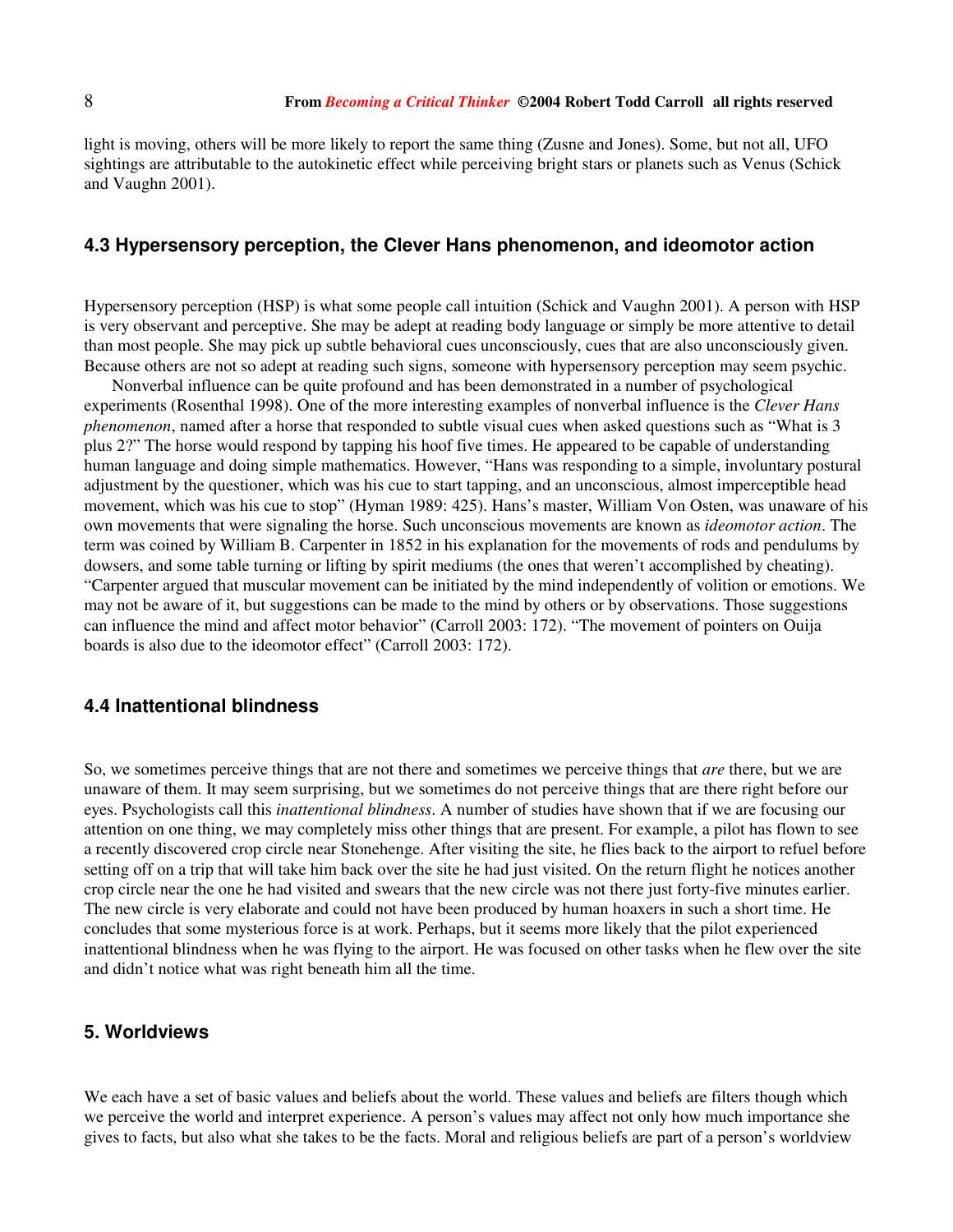and they often clash with the views of others.

Some worldviews include the notion that other worldviews must be extinguished and that theirs should become the dominant worldview. Such worldviews do not accept compromise and view those who would plead for tolerance of other worldviews as being part of a conspiracy to undermine them by encouraging free thinking. Ultraconservative religious groups are characterized by such a worldview.

You may think that encouraging self-esteem is a proper value for education and raising children. Someone else might consider this the work of Satan and consider you a threat. Some, like the worldview advanced by Christian evangelists Jerry Falwell and Pat Robertson (*The New Millennium,* 1990), would consider the encouragement to become a critical thinker to be part of a liberal conspiracy. Some worldviews think diversity and tolerance are virtues; others consider them vices. Some worldviews are purely secular. As they do not include religious values, such worldviews hinder the ability to understand the motivations and behaviors of those whose worldviews are primarily religious. Most Americans, whether their worldviews are religious or secular, have a difficult time understanding the motivations of terrorists who intentionally kill civilians, especially if the acts are carried out by suicide bombers. To us, such behavior seems insane and we are apt to think that only deranged people could commit such atrocities. But to many people such acts are considered heroic and virtuous.

Sometimes people with clashing worldviews, like ultra-conservative Christians and ultra-liberal atheists, might use the same words to mean something quite different. Both might claim to value *freedom*, but the one may mean freedom from sinful and wicked influences, while the other may mean freedom to do what the other thinks is sinful or wicked. When some worldviews clash, there may be no middle ground; agreement may be impossible. The best one can hope for in such cases is that each side will try to understand where the other is coming from.

Our fallibility and bias, as well as our disagreements about fundamental values and principles, must limit the expectation that critical thinking will resolve all our disputes. This should be obvious since some worldviews are contradictory and some discourage critical thinking in favor of mindless obedience to some ancient text or modern guru.

# **6. Memory**

If you're not convinced that absolute certainty and universal agreement on what to believe and do are impossible goals for critical thinking, consider *memory*. How accurate and reliable is memory? We're often wrong about how accurately we've remembered things. Studies on memory have shown that we often construct our memories after

the fact and that our memories are susceptible to suggestions from others (Loftus 1980b, 1987; Schacter 1996). Those suggestions blend with our memories of events and fill in memory-gaps. That is why, for example, a police officer investigating a crime should not show a picture of a single individual to a victim and ask if the victim recognizes the

**"There is no such thing as absolute certainty, but there is assurance sufficient for the purposes of human life." -- John Stuart Mill**

assailant. If the victim is then presented with a lineup and picks out the individual whose picture the victim had been shown, there is no way of knowing whether the victim is remembering the assailant or the picture.

Furthermore, studies have shown that there is no significant correlation between the accuracy of a memory and the subjective feeling of certainty a person has about the memory. Child psychologist Jean Piaget, for example, claimed that his earliest memory was of nearly being kidnapped at the age of two. He remembered details such as sitting in his baby carriage, watching the nurse defend herself against the kidnapper, scratches on the nurse's face, and a police officer with a short cloak and a white baton chasing the kidnapper away. The nurse, the family, and others who had heard it reinforced the story. Piaget was convinced that he remembered the event. However, it never happened. Thirteen years after the alleged kidnapping attempt, Piaget's former nurse wrote to his parents to confess that she had made up the entire story. Piaget later wrote: "I therefore must have heard, as a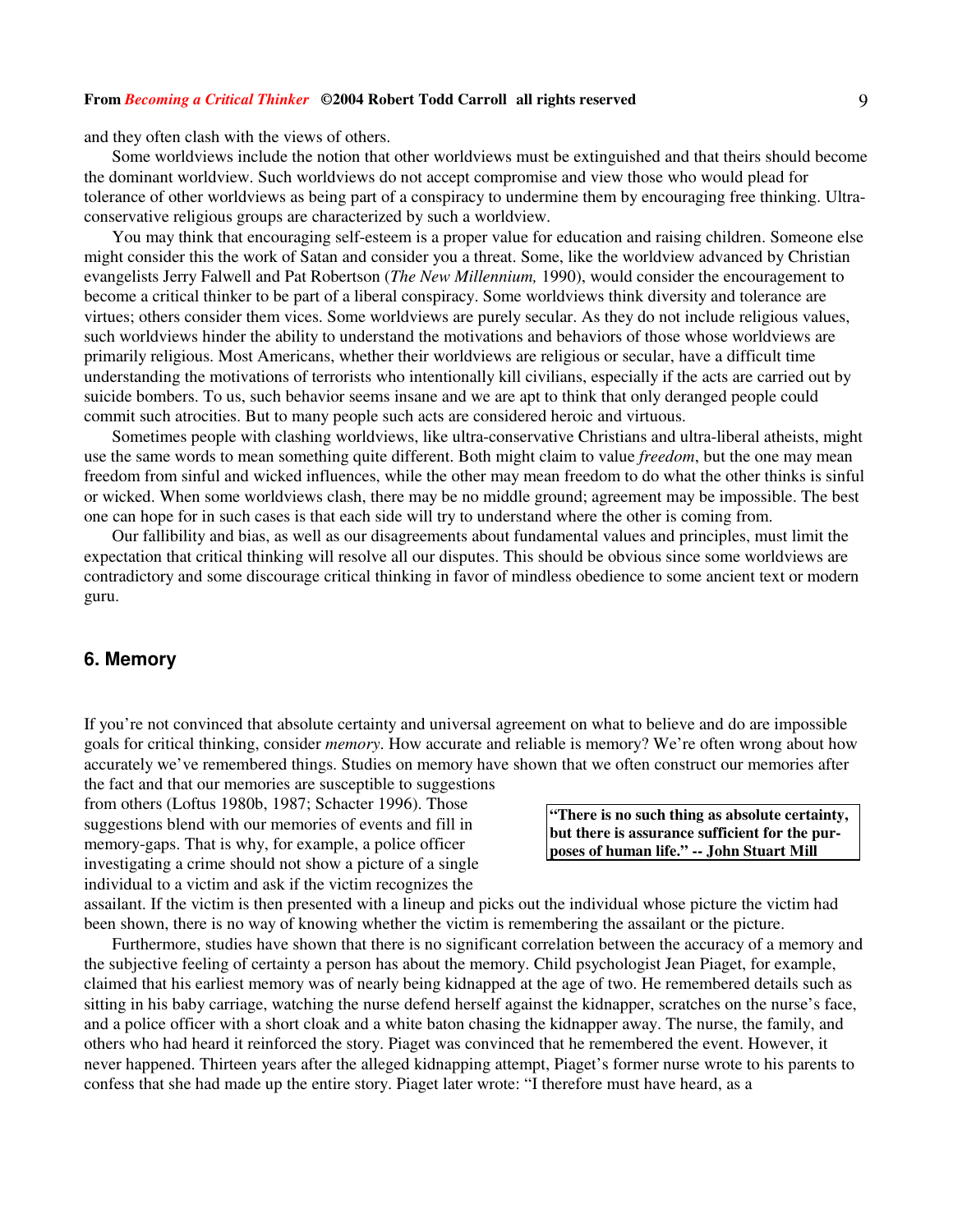child, the account of this story...and projected it into the past in the form of a visual memory, which was a memory of a memory, but false."

# **6.1 Confabulation**

A confabulation is a fantasy that has unconsciously replaced events in memory. A confabulation may be based partly on fact or be a complete construction of the imagination. The term is often used to describe the "memories" of mentally ill persons, memories of alien abduction, and false memories induced by careless therapists or interviewers (Carroll 2003: 81).

# **6.2 Hypnosis and repressed memory**

Contrary to what many people believe, hypnosis does not significantly aid memory's accuracy. Because subjects are extremely suggestible while hypnotized, some states do not allow as evidence in a court of law testimony made while under hypnosis (Loftus 1980a).<sup>4</sup> Minnesota's Supreme Court was the first state court to rule that recollections under hypnosis would not be admissible as evidence in court. The American Medical Association (AMA) agrees. An AMA committee reported that there was "no evidence to indicate that there is an increase of only accurate memory during hypnosis." Martin Reiser, director of behavioral science services for the Los Angeles Police Department, disagrees. He thinks that hypnosis is a natural human ability anyone can use to improve memory. Defenders of hypnosis cite cases such as the bus driver who, while under hypnosis, recalled most of the license plate number of a van he saw. This helped break the Chowchilla kidnapping case. (On July 15, 1976, a busload of school children and their bus driver were abducted on their way back from a swim outing.) Opponents point to the fact that people can have vivid memories under hypnosis that are false and that a hypnotized person, because of being very suggestible, runs a great risk of using the imagination to fill in memory-gaps. But even if some hypnotic memories are accurate, there is no significant probability that a memory is any more reliable simply because it has been hypnotically induced.

Even more controversial is the case of *repressed memory*. Some psychologists believe that a person can experience something extremely unpleasant and then almost immediately forget it. Many years later another

п

 $\mathbf{I}$ 

П

п

 $\blacksquare$ 

 $\blacksquare$ 

 $\blacksquare$ 

 $\mathbf{I}$ 

I

п

 $\mathbf{I}$ 

I

 $\mathbf{I}$ 

 $\overline{\phantom{a}}$ 

experience may trigger a recollection of the horrible event. Many people forget things and *intentionally* repress memories of unpleasant experiences. But all the evidence on memory supports the notion that the more traumatic an event, the more likely one is to remember it. The only exceptions are when one is rendered unconscious and when one is too young to process the experience in terms of language (Schacter 1996).

What is the evidence, then, that repressed memories are *accurate*? San Francisco psychiatrist Lenore Terr believes that traumatic memories can be "far clearer, more detailed and more long-lasting" than ordinary memory. 5 That may be true but the real issue is the *accuracy* of the memory. Being clearer or more detailed does

ı **We should not expect critical thinking to lead to** п **universal agreement on all issues, even on important issues about which there is abundant**  $\blacksquare$ **information and general agreement about the**  $\blacksquare$ **facts. We should reflect on the limitations** I. **imposed by perception, memory, our worldviews,** П **and the testimony of others. But we need not** ı **become** *entirely* **skeptical regarding beliefs based on observation, memory, and testimony.** п **Such reflection ought to encourage us to**  $\blacksquare$ **cultivate a healthy skepticism toward our pet**  $\blacksquare$ **theories and ideas. As long as we stand ready to** п **argue for and defend our beliefs publicly, and are** П **open-minded enough to hear out contrary argu-**П **ments and change our position if need be, we will**  $\blacksquare$ **stand a good chance of avoiding unreasonable and unjustified beliefs.** $\overline{\phantom{a}}$ П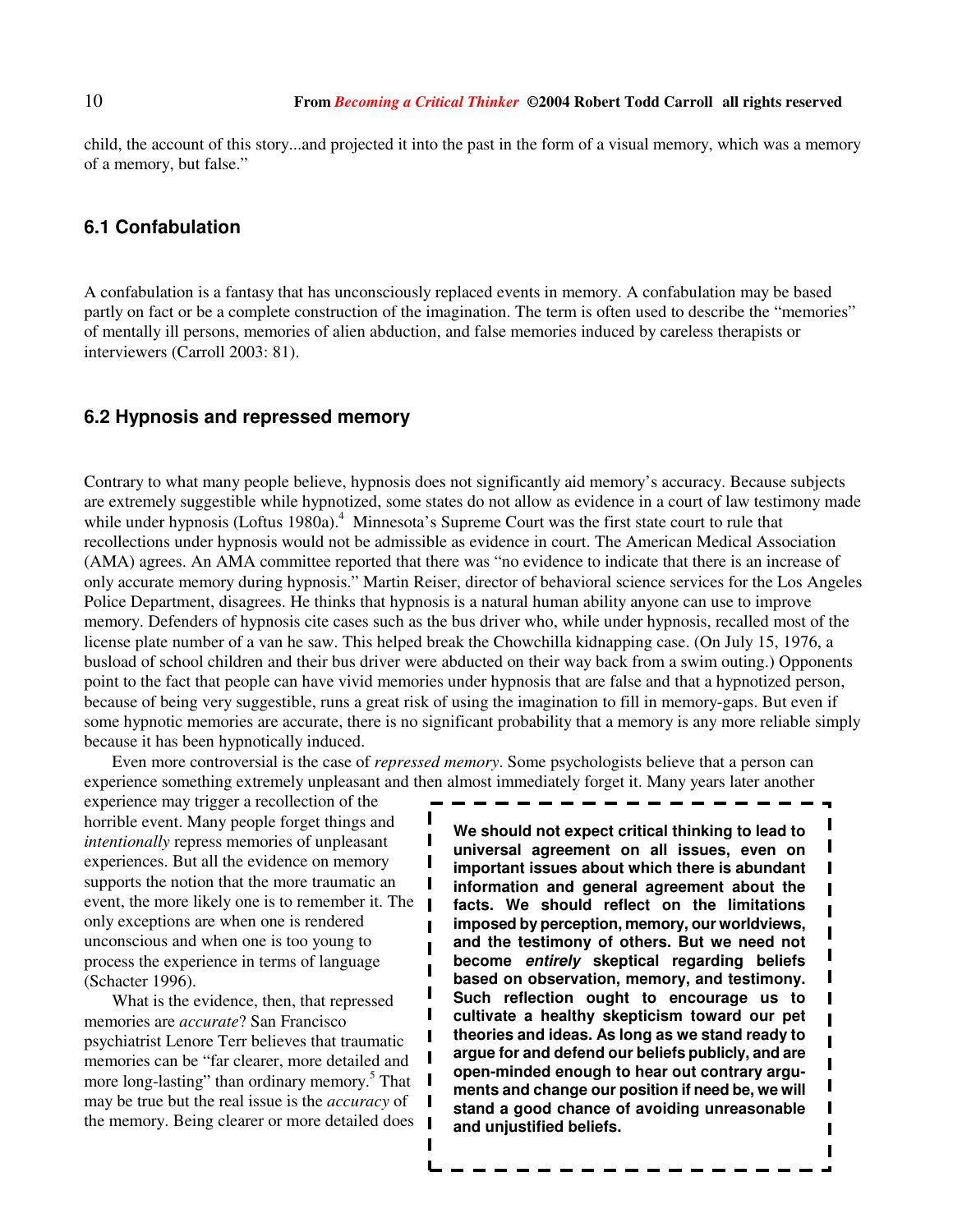not mean the memory is more accurate. The myth of the accuracy of vivid repressed memories is the basis for a number of popular works on child abuse by self-proclaimed experts such as Ellen Bass, Laura Davis, Wendy Maltz, Beverly Holman, Beverly Engel, Mary Jan Williams and E. Sue Blume.<sup>6</sup> A whole industry has been built up out of the hysteria that inevitably accompanies charges of the sexual abuse of children. Therapists who are supposed to help children recover from the trauma of child abuse are hired to interrogate children to find out if they've been abused. All too often the therapist suggests the abuse to the child and then the child has "memories" of being abused. No rational person should find a parent or caretaker guilty on the basis of such tainted testimony.<sup>7</sup> Since March 1992, the False Memory Syndrome (FMS) Foundation in Philadelphia has collected 2,700 cases of parents who report false accusations that were the result of "memories" recovered in therapy.<sup>8</sup> The FMS Foundation claims that these cases include about 400 families who have been sued or threatened with suits for child abuse. 9

A variant of the memory of non-experiences is the notion that a person can remember experiences from past lives. This myth has been perpetuated primarily by accounts of people who in dreams or under hypnosis recall experiences of people who lived in earlier times. A classic example of a false memory of a past life is the case of Bridey Murphy. In 1952, Morey Bernstein hypnotized Virginia Tighe, who then began speaking in an Irish brogue and claimed that she had been Bridey Murphy from Cork, Ireland, in a previous incarnation. While under hypnosis, Tighe sang Irish songs and told Irish stories, always as Bridey Murphy. *The Search for Bridey Murphy* (Tighe is called Ruth Simmons in the book) was a best seller. Recordings of the hypnotic sessions were translated into more than a dozen languages. The recordings sold well, too. The reincarnation boom in America had begun. Never again would an American publisher lose money on a book dealing with reincarnation, past life regression, channeling, life after life, or any occult topic appealing to the human desire to live forever.

Newspapers sent reporters to Ireland to investigate. Was there a redheaded Bridey Murphy who lived in Ireland in the nineteenth century? Who knows, but one paper--the *Chicago American*--found her in Chicago in the 20th century. Bridie Murphey Corkell lived in the house across the street from where Elizabeth Tighe grew up. What Elizabeth reported while hypnotized were not memories of a previous life but memories from her early childhood. Many people were impressed with the vivid details of her memories, but details are not evidence of authenticity. Tighe engaged in *confabulation*

As Martin Gardner says, "Almost any hypnotic subject capable of going into a deep trance will babble about a previous incarnation if the hypnotist asks him to. He will babble just as freely about his future incarnations....In every case of this sort where there has been adequate checking on the subject's past, it has been found that the subject's unconscious mind was weaving together long-forgotten bits of information acquired during his early years" (Gardner 1977).<sup>10</sup>

# **7. Testimony**

For much of what we believe, we have to rely on what other people tell us. Their reports are as liable to error as our own. Still, we can be reasonably certain of some people's reports and reasonably doubtful of others. In chapter three, we'll present some rules for deciding which reports are trustworthy. Here we will simply raise a few cautionary concerns about relying on testimonials.

Testimonials are often very vivid and detailed, making them appear very believable. They are often made by enthusiastic people who seem trustworthy and honest and who lack any reason to deceive us. They are often made by people with some semblance of authority, such as those who hold a Ph.D. in psychology or physics.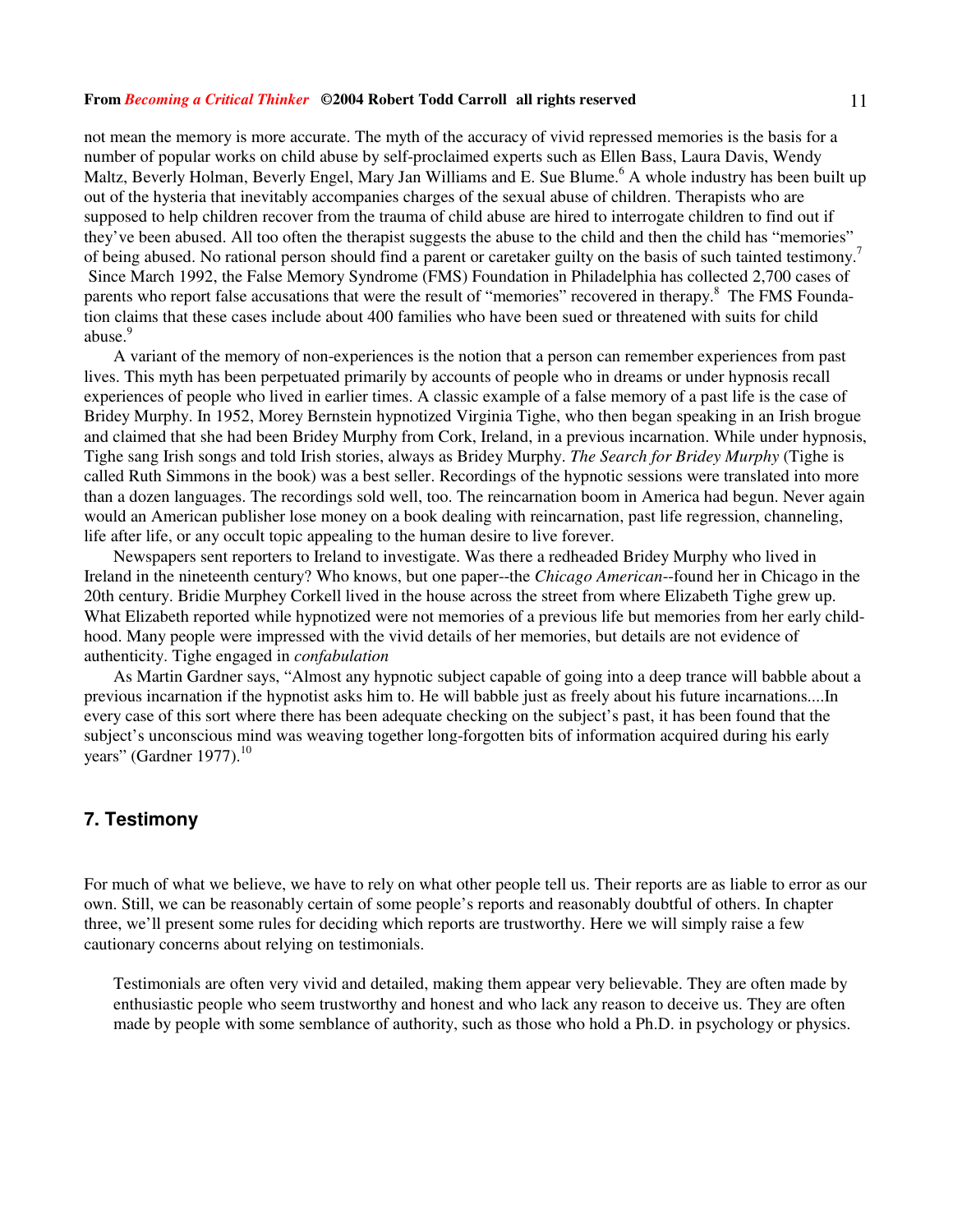To some extent, testimonials are believable because people *want* to believe them [See *wishful thinking*, below.]. Often, one anticipates with hope some new treatment or instruction. One's testimonial is given soon after the experience while one's mood is still elevated from the desire for a positive outcome. The experience and the testimonial it elicits are given more significance than they deserve. (Carroll 2003: 375).

Because it is easy for people to deceive themselves (see *self-deception*, below), scientists do not usually rely on testimonials or anecdotes, except perhaps to stimulate them to design controlled experiments to test hypotheses. (Designing controlled experiments is discussed below in the chapter on causal reasoning.)

The testimonial of personal experience in paranormal or supernatural matters has no scientific value. If others cannot experience the same thing under the same conditions, then there will be no way to verify the experience. If there is no way to test the claims made, then there will be no way to tell if the experience was a delusion or was interpreted correctly. If others can experience the same thing, then it is possible to make a test of the testimonial and determine whether the claim based on it is worthy of belief.

Testimonials regarding paranormal experiences are scientifically worthless because selective thinking and selfdeception must be controlled for. Most psychics do not even realize that they need to do a controlled test of their powers to rule out the possibility that they are deceiving themselves. They are satisfied with their experience as psychics. Controlled tests of psychics will prove once and for all that they are not being selective in their evidence gathering, that is, that they are counting only the apparent successes and conveniently ignoring or underplaying the misses. Controlled tests can also determine whether other factors, such as cheating might be involved. (Carroll 2003: 375).

Thus, while testimonial evidence is sometimes essential—as in telling your physician your symptoms—it is easy to overvalue other people's experiences, especially if they are put forth enthusiastically and authoritatively.

# **8. Ignorance**

Perhaps the greatest hindrance to thinking critically is ignorance: the lack of essential background knowledge on the subject at hand. Ignorance is not the same as stupidity, which has to do with lack of, or incompetent application of, *intelligence*. Ignorance has to do with lack of *knowledge* or *information*. Perhaps nothing hinders critical thinking more than lack of adequate vocabulary. Using a good dictionary is often a quick and efficient way to overcome one of the main hindrances to critical thinking. After all, if you don't understand what a person means, you can't very well evaluate that person's claims or arguments.

Without a firm understanding of the basic principles and accepted beliefs in a particular field, it is impossible to judge the truth, relevance, or sufficiency of evidence put forth to support positions in that field. Without adequate background knowledge of a subject, one can't tell whether claims are clear enough or whether relevant material has been omitted. In short, one can be a master of critical thinking skills, but without knowledge those skills won't do you much good.

A good critical thinker knows that conclusions, decisions, or actions should be knowledgeable ones. He or she knows that the best thinking is done when *all* pertinent data is presented. Critical thinking requires the ability to do skillful reading and research. This will require hard work, and, as the saying goes, there really is no substitute for it. A critical thinker must know how to use the library and computer data banks to get needed information. And since it is often impossible to do one's own research, a critical thinker must be skilled at evaluating the claims of experts and authorities in various fields. These are topics we will take up in chapter three.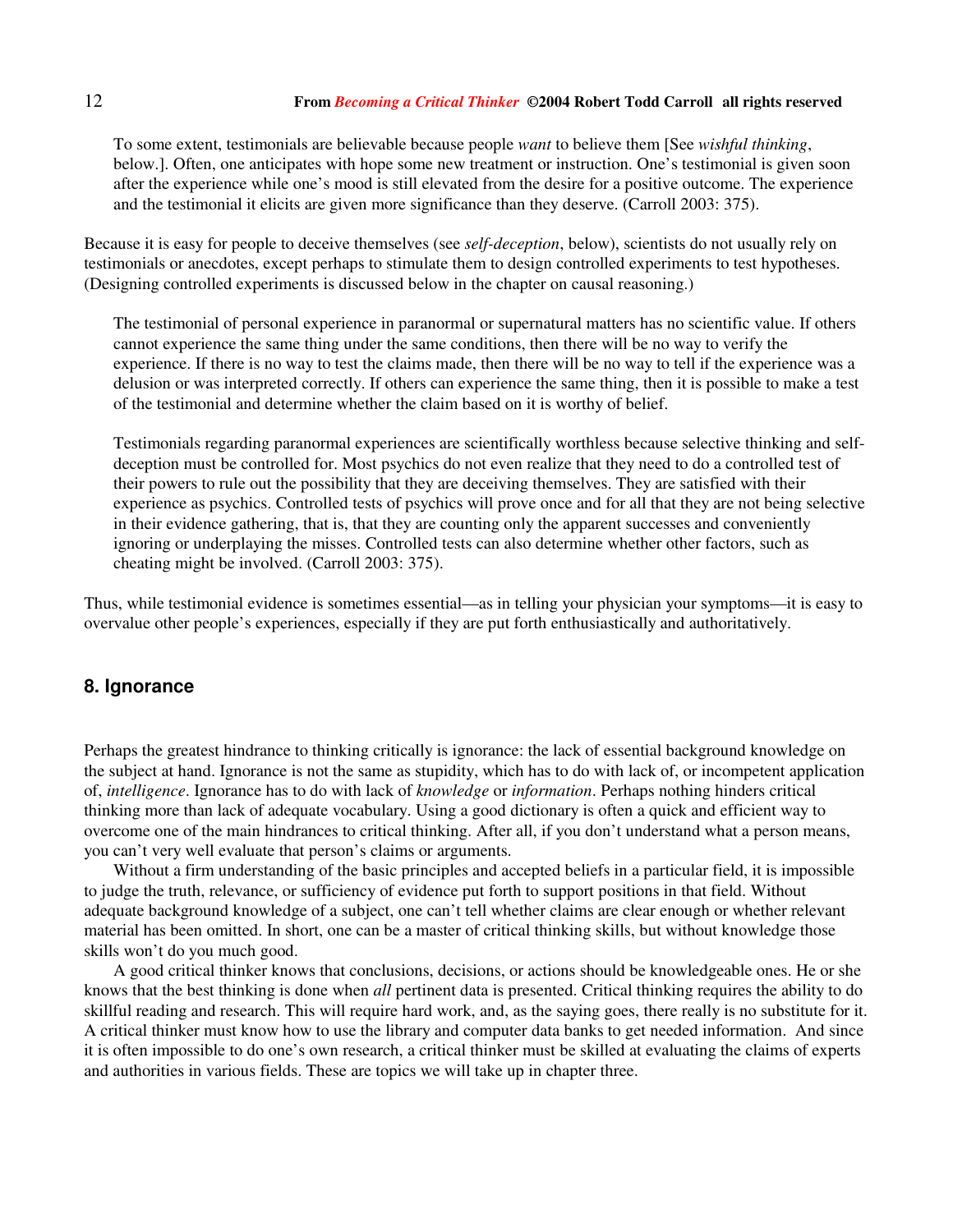# **Exercise 1-2**

As you read the material on limitations and hindrances to critical thinking, keep a notebook and list each hindrance. Later, review your list and select one or more areas that you believe you need to work on most. Commit yourself to conquering at least one hindrance you think is likely to prevent you from becoming a better critical thinker. Suggestions on ways to overcome the hindrances to critical thinking are discussed in section 6 of this chapter.

# **9. Beliefs**

Some beliefs can hinder critical thinking. If you believe you will fail at trying to solve a problem, you probably won't try. If you don't try, you won't avail yourself of the opportunity to learn and develop your talents, including your critical thinking talents. Surprisingly, much research has found that believing that intelligence is something you are born with, and is fixed for life by your genes, hinders people in several ways that might affect their ability to think critically. "One of the dumbest things people do with the fixed view of intelligence is to sacrifice important learning opportunities when those opportunities contain a risk of revealing ignorance or making errors" (Dweck 2002: 29). Why? Because people who believe intelligence is completely fixed tend to fear failure more than people who view intelligence as largely a potential that can be developed. They seem to fear failure because they tend to measure their self-worth by their intelligence. They interpret any failure as a sign that they lack intelligence. They thus tend to play it safe. People who believe intelligence is malleable tend to interpret any given failure as a sign that they lack a specific skill or bit of knowledge. Instead of being put off by failure, they are often inspired by it to take action and even take more risks. Without risks, learning is impossible. Dweck puts it this way: "Students who hold a fixed view of their intelligence care so much about looking smart that they act dumb...."(2002: 31).

Another belief that can hinder critical thinking is the belief that only dumb people have to work hard or that intelligent people learn effortlessly (Dweck 2002: 31). This phenomenon is called self-handicapping (Berglas 1990), and it is the tendency to do things that will prevent you from looking like you have low ability, even if these are things that will jeopardize your performance. When people self-handicap, it means that they care more about looking smart (or avoiding looking dumb) than about accomplishing something (Dweck 2002: 32). Unfortunately, self-handicapping is something intelligent people who believe in fixed intelligence tend to do because they tend to believe things should come easy to them. The moral of the story seems to be: Even if there is some limit to intelligence imposed by biology, believing that intelligence is largely a potential to be developed, will often be the main difference between two equally intelligent people who are unequal critical thinkers.

### **Exercise 1-3**

There are many beliefs that could hinder the development of critical thinking. Create a list of five beliefs that : **you believe would hinder critical thinking and explain why you think so.**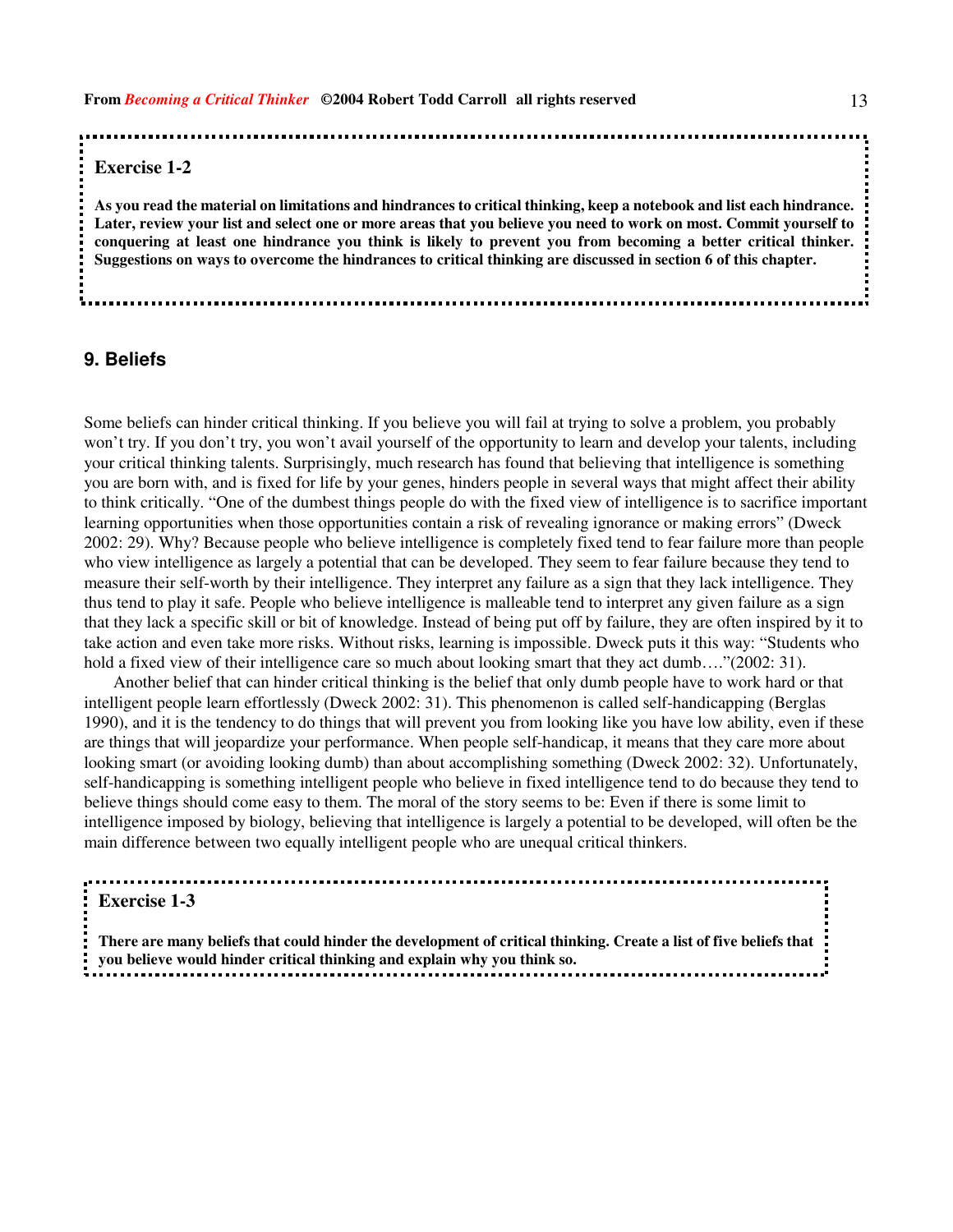# **10. Wishful thinking and self-deception**

*Wishful thinking* is interpreting facts, reports, events, perceptions, etc., according to what one would like to be the case rather than according to the actual evidence. For example, I am convinced that my girlfriend is faithful even though several of my friends have told me they've seen her being intimate with another guy. *Self-deception* is the process or fact of misleading ourselves to accept as true or valid what is false or invalid. Self-deception, in short, is a way we justify false beliefs to ourselves. When I convince myself that my girlfriend is unfaithful to me because she loves me and is just trying to make me jealous, I'm deceiving myself.

**Ninety-four percent of university professors think they are better at their jobs than their colleagues.**

**Twenty-five percent of college students believe they are in the top 1% in terms of their ability to get along with others.**

**Seventy percent of college students think they are above average in leadership ability. Only two percent think they are below average.** ---Thomas Gilovich *How We Know What Isn't So*

We often believe things not because we have good evidence for them but because we *want* to believe them. We tend to construe things in our own favor, to look for evidence that fits with what we already believe or want to believe. Too often, we are easily deceived when it suits our

purposes. We allow loyalty or hostility to control how we think about those we love and hate. Too often, we see only what we want to see and believe only what we want to believe. For example, when mail with money for our daughter is found opened and empty or when money is stolen from our house, we don't want to believe that it is our own son who is doing the stealing, so we accept his claims of innocence at face value. When he suggests that it might have been one of his friends or a friend of a friend, we are all too ready to put the blame elsewhere. We don't need any evidence of guilt; our wish not to believe our own son is a thief is sufficient to deceive us into thinking we know who the guilty party really is.

**"We are never deceived; we deceive ourselves."** --Goethe **"We like to be deceived.**" --Blaise Pascal **"....delusions are always more alluring than facts."** --Clarence Darrow

Our desire to succeed at some task may make us blind to our faults or inadequacies, resulting in our putting blame for our own lack of ability on others. The most perverted form of this type of self-deception occurs in those who refuse to face facts about their own lack of intelligence, ambition, or skill, and so blame other races, ethnic groups or religions for their own troubles. No failure in their lives is due to any action or inaction on their own part. The fault is

always with some other group: Catholics, Jews, Muslims; Protestants, Republicans, Democrats; Africans, Asians, Mexicans; Serbs, Croatians, Americans; Arabs, Iranians, Israelis, or dead white European males.

# **10.1 The Forer Effect**

People have a tendency to accept a vague and general personality description as uniquely applicable to themselves without realizing that the same description could be applied to just about anyone. Psychologist B. R. Forer gave a personality test to his students, ignored their answers, and gave the same assessment to each student. He asked them to grade their assessment on a scale of 0 to 5, with 5 being *very accurate*. The evaluation average was 4.26. The test has been repeated hundreds of time and the average remains around 4.2.

The Forer effect may be why many people believe in astrology, biorhythms, fortune telling, graphology, palm reading, and other such methods of character analysis. Forer thought that *gullibility* could account for the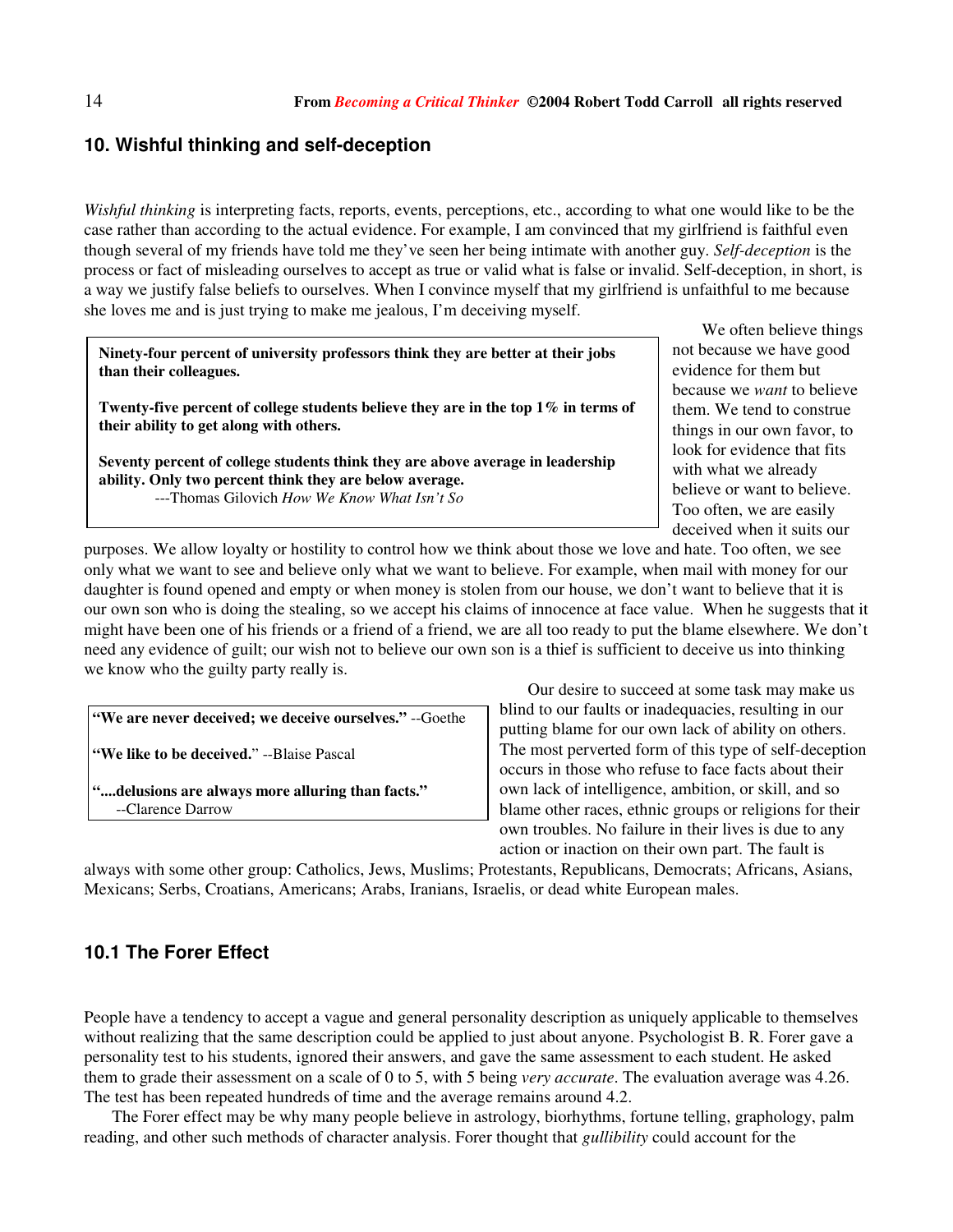customers' tendency to accept identical personality assessments. It seems more complicated than that and may involve not only gullibility, but self-deception, wishful thinking, and confirmation bias (see below).

People tend to accept claims about themselves in proportion to their desire that the claims be true rather than in proportion to the empirical accuracy of the claims as measured by some nonsubjective standard. We tend to accept questionable, even false statements about ourselves, if we deem them positive or flattering enough. We often give very liberal interpretations to vague or inconsistent claims about ourselves in order to make sense out of the claims. (Carroll 2003: 147).

The Forer effect is sometimes referred to as *the Barnum effect*, after P.T. Barnum who claimed to have something for everybody.

# **11. Suggestibility, conformity, and admiration for experts and authorities**

In many areas of inquiry, having an open mind and possessing a healthy skepticism won't be sufficient to produce the most reasonable beliefs. In areas where we are not competent to make reasonable judgments, we must rely on experts and authorities. It is essential, therefore, that we learn how to use intelligently the claims of authorities and experts. This may be

*"The despotism of custom is everywhere the standing hindrance to human advancement...." --John Stuart Mill, On Liberty*

difficult since we may be vulnerable to certain tricks of persuasion. Psychologist Robert Thouless writes:

The psychological fact of suggestion is the fact that if statements are made again and again in a confident manner, without argument or proof, then their hearers will tend to believe them independently of their soundness and of the presence or absence of evidence for their truth. More particularly will his hearers tend to accept the suggestions of a speaker if he has what we may call 'prestige'--the acknowledged dignity of authority possessed by senators, bishops, prize fighters, successful authors, and other famous men (Thouless 1950: 57-58).

If I said in an impressive tone of voice, on my authority as a psychologist, that there are or are not such things as ghosts, or that our souls are or are not immortal, I could succeed in influencing a great many suggestible people, although a moment's reflection should convince them that I have exactly the same right to an opinion on such subjects as they have themselves and no more (Thouless 1950: 70-71).

Authorities themselves do much to perpetuate their power and convince the rest of us that it is a good thing to accept their claims uncritically. One reason we tend to accept claims solely on the authority of experts is that the experts themselves have repeatedly asserted that it is good for us to do so.

Another writer on the subject of the mind's susceptibility to suggestion, Giles St. Aubyn, writes

Susceptibility to suggestion is one of the consequences of man's gregariousness. He tends to accept statements and opinions that are constantly repeated, whether there are grounds for believing them or not . . . .Our suggestibility involves us in a great deal of illogical thinking because it encourages us to accept ideas and opinions uncritically, without examining the evidence for or against them. Human suggestibility arises from a deeply rooted instinct to respond to the herd. If several wolves are to maneuver as one, every wolf must instantly conform to the needs of the pack. The individual's sensitivity to such requirements is the essence of gregariousness. But man's instinctive desire to conform is fundamentally unreasonable, because it encourages him to accept as self-evident ideas prevalent in the community in which he happens to live (St. Aubyn 1962: 57).

If we have a strong inclination to conform, then we would tend to desire agreement rather than disagreement with others. Desiring agreement with others, we would be less likely to challenge them than if we had a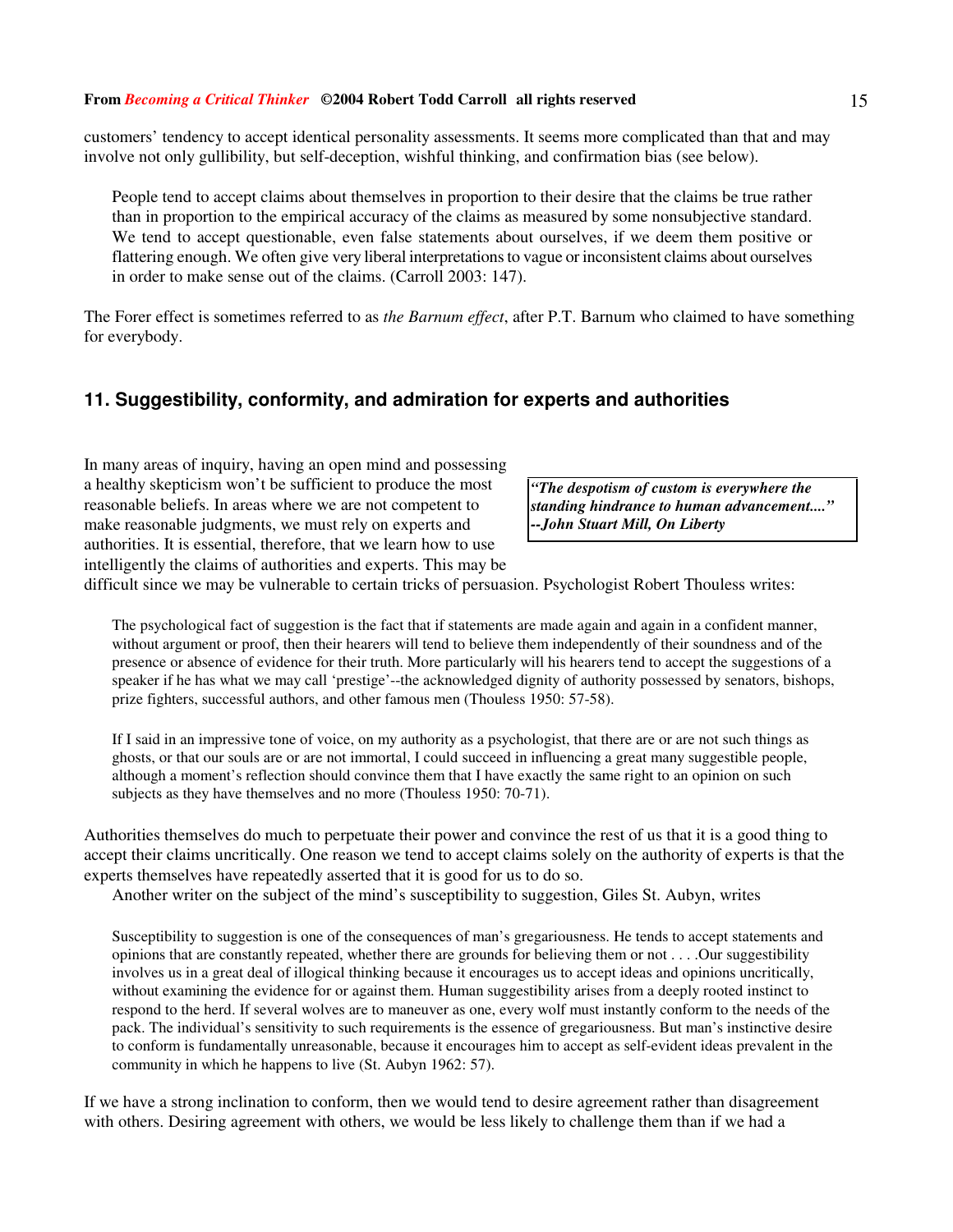stronger inclination to get at the truth. On the other hand, desiring agreement would also lead us to devise ways to keep others from disagreeing with us. There seems to be a strong connection between the tendency to conform and the tendency of authorities and those with power to encourage us to think and act uncritically. We're all aware of how parents, teachers, and friends, use fear and guilt to persuade and manipulate us when reason and evidence are lacking. We've all seen the effects of stating publicly a viewpoint that is not popular.

Still, despite St. Aubyn's claim that the desire to conform is fundamentally unreasonable, conformity is essential for social creatures to co-exist peacefully. As children, for example, we had to put our trust in our parents, teachers, and leaders in order to survive and grow into mature adults. The problem, in other words, is not suggestibility, authority, prestige, or conformity. The problem is in the *perversion* of the need to trust authorities and to conform. The problem is finding the right point at which we should become an independent thinker.

The natural and usually beneficial tendency to conform can, when misdirected or unreflectively applied, lead us to accept uncritically the ideas of friends, colleagues and relatives. Accepting their views makes us acceptable to them: *to believe is to belong*. Accepting their views makes us one of them: *to believe is to become more prestigious in our own eyes.* Accepting their views means we can stop thinking or worrying about one more thing: *to believe is to be more comfortable.* 

### **Exercise 1-4**

List several ways that each of the following professionals use their authority to keep us in an uncritical **state:** *scientists, physicians, teachers, lawyers, military and religious leaders, journalists and politicians***.**

### **12. Laziness and pride**

*Laziness* plays a role in encouraging us to conform and to kowtow to authority. Combined with the common desire for quick results and simplicity, laziness also leads to the tendency to think in terms of stereotypes and slogans. A stereotype (e.g., "the woman driver," "the redneck," "the teenager," "the liberal") is a classification, and a slogan is a generalization ("Love it or leave it;" "Make love not war," "Skepticism is a virtue") or an oversimplification ("Darwin's theory is that we all come from monkeys;" "Freud said everything is sex," "Atheists believe life is meaningless") based not on evidence but on prejudice or unexamined beliefs. Gordon Allport called stereotyping "the principle of least effort" (1954: 173). Thouless calls it "tabloid thinking" (1950: 91-101).

*Pride*, too, plays a part in hindering us from thinking critically. Most of us want to appear knowledgeable and right, rather than ignorant or wrong, so we don't object to or challenge claims made by others, especially authorities. We pretend we understand things for fear of appearing foolish. Or we let false or stupid remarks go by without saying anything because we don't want to cause a scene.

# **13. Communal reinforcement**

Communal reinforcement is the process by which a claim becomes a strong belief through repeated assertion by members of a community. The process is independent of whether or not the claim has been properly researched or is supported by empirical data significant enough to warrant belief by reasonable people.

Communal reinforcement accounts for the popularity of unsupported claims regarding repressed memory and child abuse, which was discussed above. It accounts for such beliefs that children have memories that are completely accurate, that children rarely says things that aren't true, that you can rid yourself of cancer by visualization or humor, that Jews control all the power and money of the world, and so on.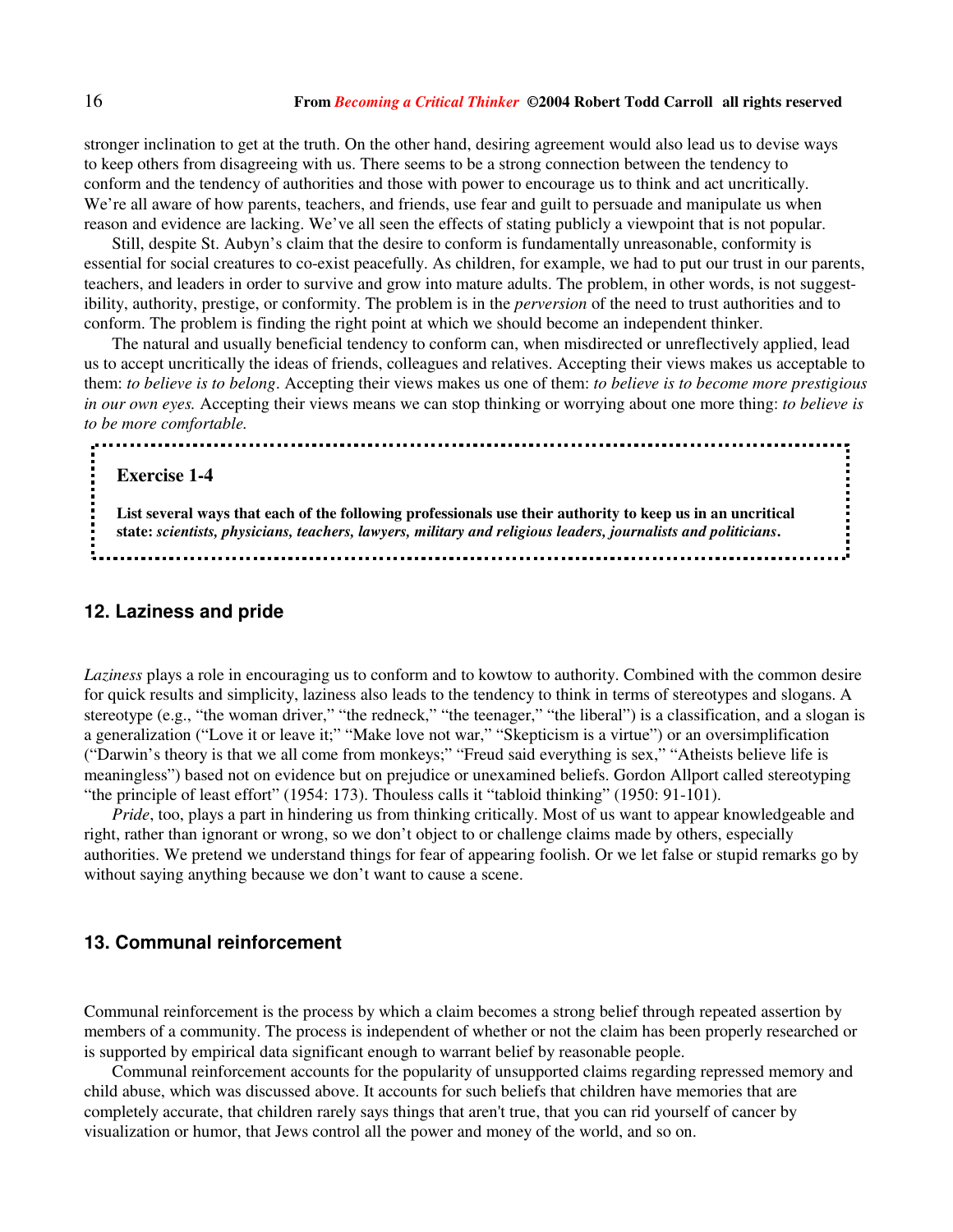Communal reinforcement explains how entire nations can believe in such things as witchcraft or demonic possession. It also explains how testimonials reinforced by other testimonials within the community of therapists, sociologists, psychologists, theologians, politicians, talk show aficionados, and so on, can be more powerful than scientific studies or accurate gathering of data by unbiased parties.

### **14. Bias or prejudice**

Bias is a predisposition to tackle a problem or react to people or situations in a certain way. Referring to the "liberal bias" of the media means one thinks the media has a predisposition to present stories and information in ways that favor the liberal, as opposed to a conservative, viewpoint. Whether this is a fair charge is something we will examine in chapter three.

Prejudice refers to judgments that are not based on evidence or study, but are preformed opinions about a person, group, or issue. Prejudicial views can be either favorable or unfavorable.

Everybody's worldview includes some biases and prejudices, not the least of which is the general tendency to see oneself as the center of the universe and one's culture as the

standard by which to measure all others. We interpret new experiences through our worldviews and if they are in error, it seems we will be hopelessly locked into a lifetime of more error. The only way out seems to be to make a conscious effort to be open-minded, to reflect on our experience and use our intelligence as best we can to correct our errors and overcome our biases and prejudices.

*The unexamined life is not worth living. --Socrates*

Overcoming the effects of preconceived notions is very difficult. The philosopher René Descartes (1596-1650) believed that the only way to be successful with this hindrance would be to doubt everything one believes and start over by developing a method that would guarantee absolute certainty. While there have been attempts since to realize Descartes' ideal,<sup>11</sup> we are more likely to be successful if we abandon the goal of absolute certainty in most matters and settle for reasonable probabilities. The idea of doing an inventory of one's beliefs, trying to identify personal prejudices, is certainly a good one. Awareness of one's prejudices will not guarantee overcoming them, but ignoring them will guarantee not making any progress in this area. The best advice may well be that given by Socrates at his trial over two thousand years ago: always be willing to examine your beliefs and actions. The unexamined life is not worth living.

If we cannot master our *egocentrism* and our *ethnocentrism*--the tendency to think that oneself and one's culture are the standards of truth and reality--we will never become critical thinkers. Every society, however, promotes ethnocentrism and discourages the disputing of traditional beliefs and values. Thus, critical thinking is likely to be more rare than common, more difficult than easy to achieve.

# **15. Confirmation Bias**

Confirmation bias refers to a type of selective thinking whereby one tends to notice and look for what confirms one's beliefs, and to ignore, not look for, or undervalue the relevance of what contradicts one's beliefs. For example, if someone who works in a hospital emergency room believes that during a full moon there is an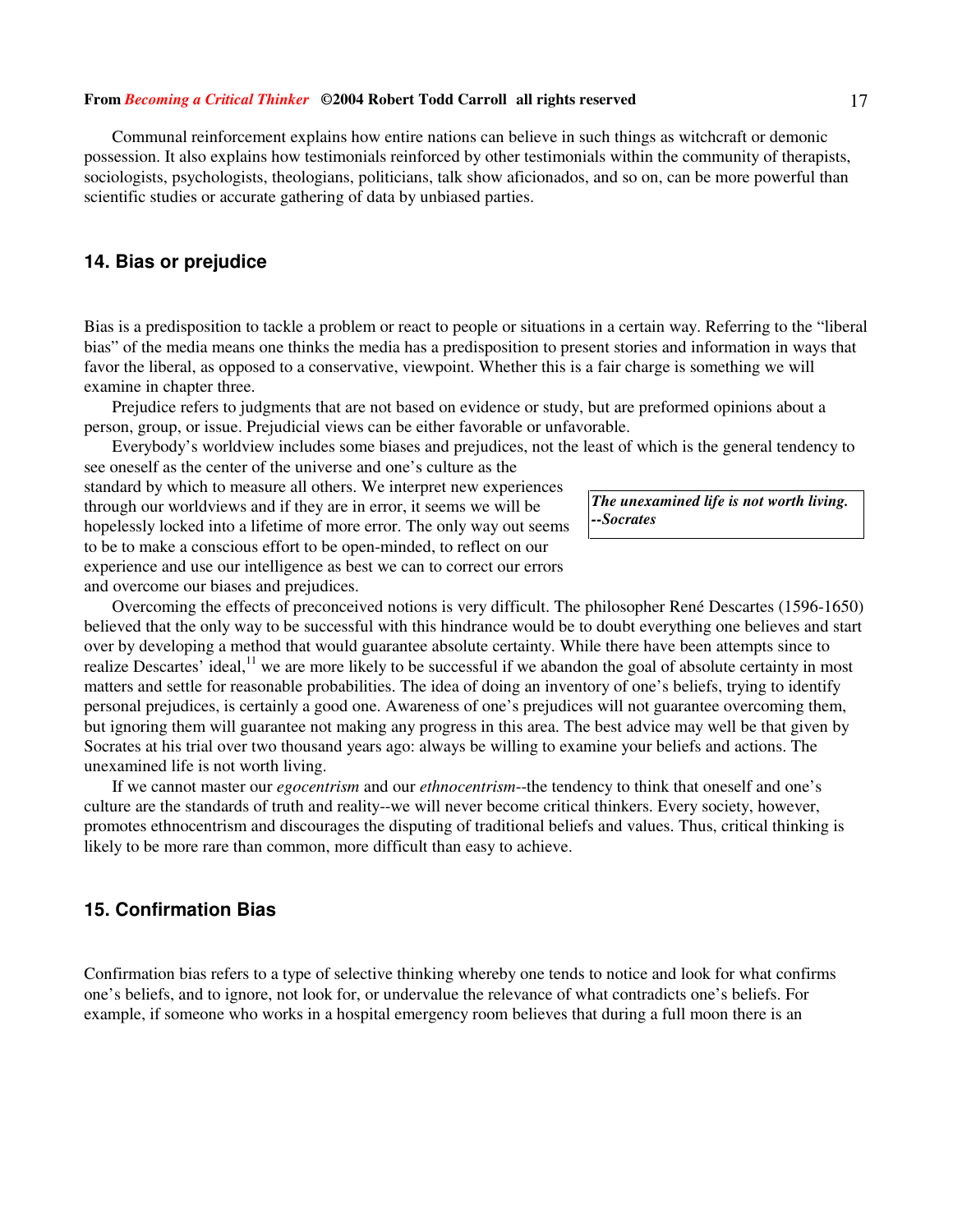increase in admissions, she will take notice of admissions during a full moon. However, she will be inattentive to the phase of the moon when accidents occur during other times of the month. A tendency to do this over time unjustifiably strengthens one's belief in the relationship between the full moon and emergency room admissions.

Most people don't seem to realize how easy it is to find supportive evidence for almost any belief. By ignoring

### *"It is the peculiar and perpetual error of the human understanding to be more moved and excited by affirmatives than by negatives." --Francis Bacon*

contrary evidence or by making no effort to find such evidence, one can convince oneself of almost anything. For example, when Joseph Banks

Rhine, one of the pioneers in ESP research, found that some test subjects failed to do better than would be expected by chance, he explained the data away as being due to unconscious direction to avoid the target. Parapsychologists have even given this alleged phenomenon a name: *psi-missing*. (*Psi* is a word used in parapsychology to refer to any kind of paranormal phenomena.) Rhine even claimed that subjects who weren't performing in such a way as to support his ESP hypothesis didn't like him and were consciously guessing incorrectly to spite him (Park 2000: 42). When skeptics could not replicate ESP experiments, parapsychologists attributed this to *the experimenter effect*, which they defined to mean that believers in ESP got positive results, while non-believers get negative results because their *telepathic effect is different on the subjects*. When the laws of chance predict that over a long period of time a person will guess at something at a chance rate, parapsychologists take doing better than chance over a short period as a time when ESP was working. If a psychic is caught cheating, the defender of the paranormal will say that that doesn't mean she *always* cheats and that some of her feats may still be genuinely psychic. If you are clever enough, you will be able to rationalize any data that seem to contradict your belief and find *more* support in the data rather than less.

This tendency to give more attention and weight to data that support our preconceptions and beliefs than we do to contrary data is especially pernicious when our beliefs are little more than prejudices. If our beliefs are firmly established upon solid evidence and valid confirmatory experiments, the tendency to give more attention and weight to data that fits with our beliefs should not lead us astray. Of course, if we become blinded to evidence truly refuting a favored hypothesis, we have crossed the line from reasonableness to closed-mindedness.

Numerous studies have demonstrated that people generally give an excessive amount of value to confirmatory information, i.e., data which is positive or which supports a position (Gilovich 1993). Thomas Gilovich speculates that the "most likely reason for the excessive influence of confirmatory information is that it is easier to deal with cognitively." It is much easier to see how a piece of data supports a position than it is to see how it might count against the position. Consider how dowsers are convinced that they have paranormal powers that guide them in finding water with a bent stick. The belief in their power is based upon remembering the times they found water. However, dowsers and their advocates don't keep track of failures. When tested under controlled conditions, they have failed to perform at anything better than a chance rate. (Controlled experiments are discussed in chapter eight.)

This tendency to give more attention and weight to the positive and the confirmatory has been shown to influence memory. When digging into our memories for data relevant to a position, we are more likely to recall data that confirm the position (Gilovich).

Researchers are sometimes guilty of confirmation bias by setting up experiments or framing their data in ways that will tend to confirm their hypotheses. They compound the problem by proceeding in ways that avoid dealing with data that would contradict their hypotheses. For example, American anthropologists generally accept what is known as the "Clovis model." Some 11,000 years ago, according to this model, people from Northeast Asia entered the Americas and spread across the Great Plains, the Southwest, and eventually to the East. These peoples are considered to be the ancestors of today's Native Americans. Anthropologists had no problem piling up the evidence in support of the Clovis model. However, few bothered to look for anything older and did not excavate for sites beneath the Clovis limit. Recently, excavations at Monte Verde in Chile and Meadowcroft Rockshelter in Avella, Pennsylvania, have led to discoveries that may set back the time of the earliest settlers from one to several thousand years. Even more interesting is that skulls that had been assumed to be of the stock from which Native American descended are being re-examined and there is now some doubt as to the racial origins of the skulls.<sup>12</sup>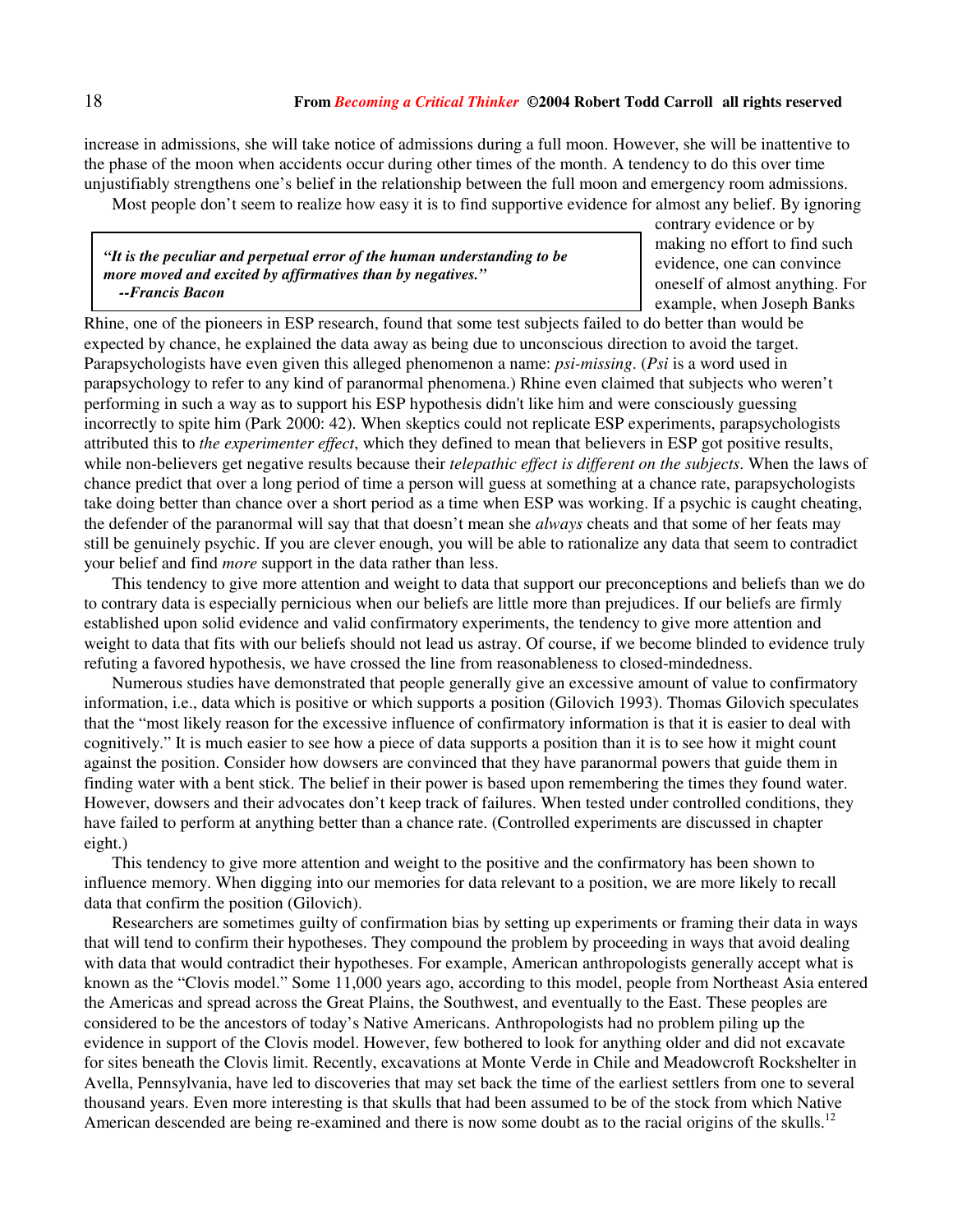Experimenters might avoid or reduce confirmation bias by collaborating with colleagues who hold contrary hypotheses. By jointly working on the design of an experiment and on the analysis of the resulting data, the experimenters might keep each other from inadvertently biasing the study. For example, Peter Brugger, a neuroscientist who is skeptical of ESP claims, joined with noted parapsychologist John Palmer to conduct a series of studies to test, among other things, Brugger's hypothesis that some individuals who seem to show paranormal abilities in experiments on telepathy are actually subconsciously recognizing hidden patterns. The two-year project was funded by the Cogito Foundation on condition that both a parapsychologist and a skeptic be involved. (Results will not be available until after 2006.)

# **16. Physical and emotional hindrances**

Physical or emotional stress, fatigue, and certain drugs can severely affect our ability to think clearly and critically. Hospital interns complain of the inability to do their medical duties to the best of their ability because they are required to serve thirty-six hour or longer shifts. Air traffic controllers and airline pilots complain of the inability to make good judgments when they are fatigued after long hours on duty. Add the stress of immense responsibility and it is easy to see why we make bad judgments when we are fatigued.

How often have you stayed up all night studying for an exam? Usually, however, you can think well if you are rested. Any benefit from all-night cramming will be more than offset by the disadvantages of being tired. The problem can be compounded if the student is ingesting copious quantities of caffeine and nicotine, or other more potent stimulants as well. It should be obvious that drugs, even certain medically prescribed and legal ones, can severely hamper an individual's ability to reason well. (Of course, not all drugs are hindrances to critical thinking. Some drugs have a calming or healing effect, and are necessary for some people to enable them to think critically.)

And just as stress or drugs can adversely affect our ability to think critically, so too can being under the influence of any strong emotion. It is true that some people do their best thinking under pressure, but usually we can neither perceive clearly nor make good judgments while terrified, angry, jealous, etc. If we cannot learn to control our emotions, we might at least try to avoid making any decisions while emotionally upset. Wait, if possible, until a calmer moment arrives.

# **17. Censorship**

Certain political liberties are essential to the development of critical thinking. The repression of free speech is a major hindrance to critical thinking. Without adequate information, judgments and evaluations of issues will be slanted and biased. The main reason for censorship is to control the thoughts and actions of people. When information is controlled, thought is controlled. When thought is controlled, actions are controlled.

Every parent knows that there are times when censorship is justified for the good of one's child. Graphic violence or sex, depictions of cruelty and the like, are reasonably excluded from children's books and television programming. However, no child will ever learn to think for herself if she is

**"Give me the liberty to know, to utter, and to argue freely according to conscience, above all liberties." John Milton (1608-1674),** *Areopagitica.*

only allowed to see or hear what her parents want her to see or hear. Some nations treat their adult citizens as children and prohibit such material to everybody. They assume their citizens not only *should not* but *cannot* think and act for themselves.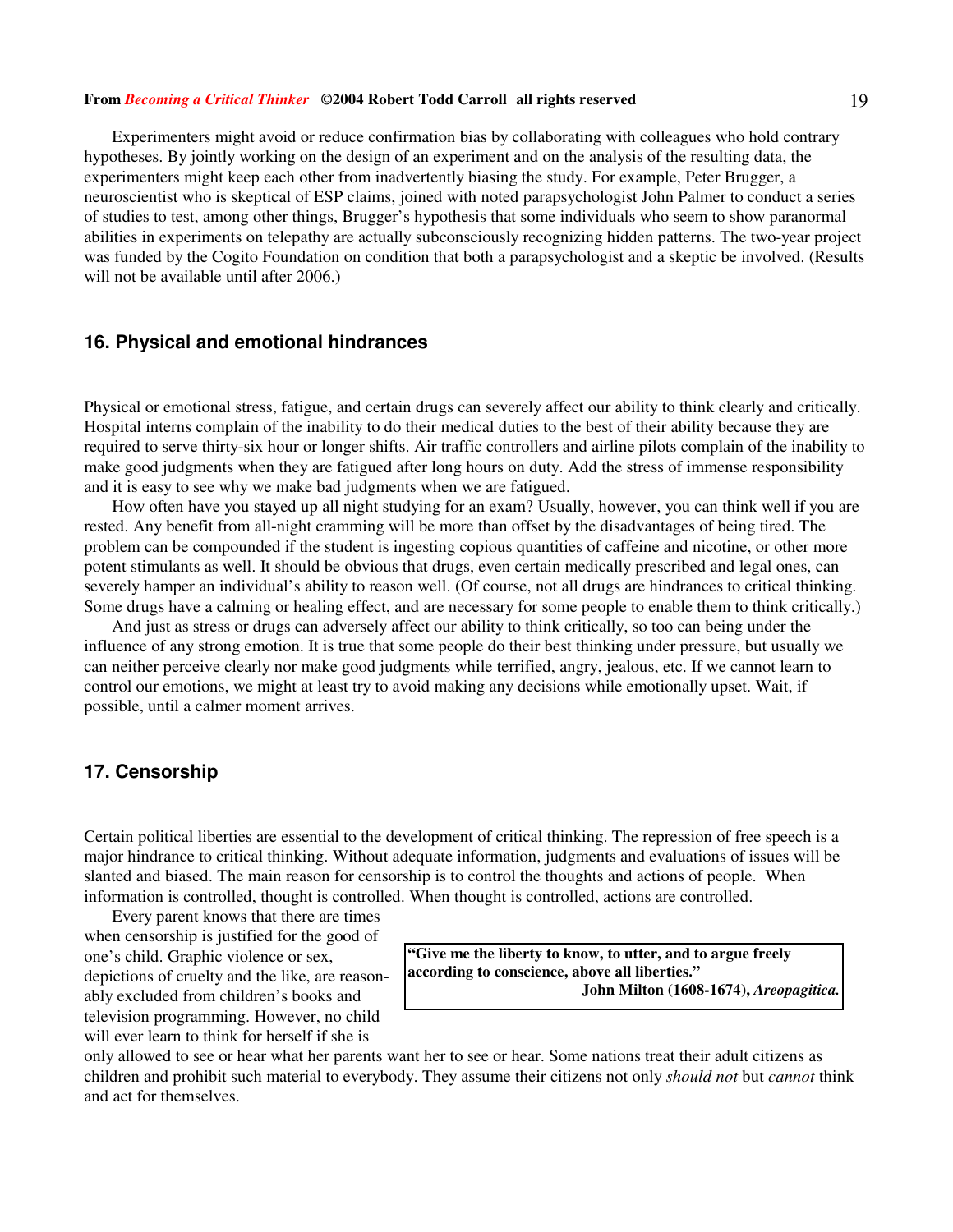Freedom of speech, however, is sometimes repressed in "free" countries. Three examples should suffice: the censoring of books in our public schools; the censoring of art by public programs such as the National Endowment for the Arts; and the censoring of information by the military.

Each year in hundreds of school districts around the country, there are attempts to ban certain books from the public schools. In 1990-1991 there were over 200 such book-banning confrontations between the "protectors of decency and truth" and "the defenders of liberty." Some of the works the protectors wanted to ban were *The Grapes of Wrath*, *One Hundred Years of Solitude*, *Huckleberry Finn, Lord of the Flies*, and *Webster's Ninth Collegiate Dictionary*. The justification for banning the books varied, but usually the protectors cited items such as offensive language, pictures, or ideas. The would-be censors range from religious conservatives wanting to ban stories about witches, to political liberals wanting to ban stories that depict women or minorities in "demeaning" ways. Some found offense with Bible stories; others were offended by scientific theories. Some wanted to censor anything sexual; others wanted to censor sexual material that reflected disdain for homosexuality.

Another group of censors, led by Sen. Jesse Helms of North Carolina, wanted to ban public funding of "indecent" art. The National Endowment for the Arts agreed to require the signing of a "decency document" by any person or group applying for funds. Some prior beneficiaries, such as the Ashland Shakespeare Festival, refused to sign the document and became ineligible for a grant. Those who refused to be censored did so not out of a desire to be indecent, but out of concern for the loss of liberty. Those who defended the censorship did so out of concern for spending public money on art that offended certain Christians. The American censors reminded the art community that things could be worse. Irate Muslims, led by the Iranian Ayatollah Khomeini, were calling for the execution *by anyone at anytime* of Salman Rushdie for having written *Satanic Verses*, a book that is said to blaspheme Muhammad.

Finally, the United States military has become more and more controlling of information regarding its invasions of such countries as Grenada, Panama, and Iraq. Military censorship and control of information reached unprecedented heights during the Gulf War. The Gulf War was a television war, but not in the sense that many journalists and much of the public had hoped for. It was a Nintendo War for the deaf. We did not get to see and hear live coverage of bloody battles. We never got a ground level video of bombs being dropped, of explosions in our ears. What we got instead were soundless videos taken from airplanes or from bombs as they entered buildings. No loud explosions. No screams. No dead bodies. We did see a few thousand burned out vehicles.

We didn't see many pictures taken from the ground. Many of those we did see were censored by the Iraqis. Especially dramatic was the film of the bombed out building that became the tomb for hundreds of Iraqi women and children. U.S. officials called the building a military headquarters; Iraqi officials called it a bomb shelter. There was also the video of the bombed out factory which Iraqi officials say was a baby formula factory, while U.S. officials insist it was a chemical warfare plant.

The first video of ground damage, including pictures of charred and dismembered Iraqi soldiers, was released on March 27, 1991, long after the war had ended. The U.S. military released the videos to the mass media, not the other way around. Other videos of damage done by bombs dropped on Iraq, such as the one narrated by former U.S. attorney general Ramsey Clark, have not been shown by the major networks.

What television brought us was a highly censored view of war. What wasn't censored by the military was censored by the networks themselves. We saw, for the most part, only what the U.S. government wanted us to see.

**"If kids don't run up against ideas that are disquieting, or challenging, or different from what they've always believed, or different from what their parents believe, how will they ever grow as human beings?...Banning books shows you don't trust your kids to think and you don't trust yourself to be able to talk with them." --Anna Quindlen**

There were a few dramatic exceptions. There was the reporter in Israel showing us a map of Tel Aviv with a clear marking where a Scud missile had landed. Back in Baghdad they might have thought this report interesting, if not valuable, from a military perspective. However, it doesn't appear that the Iraqi military leaders were watching too much television. After the ground fighting ceased, we were informed by the Pentagon that the only information that might have been vital to the enemy had passed through the military

censors' hands and was reported on television. Several of our reporters figured out General Schwarzkopf's plan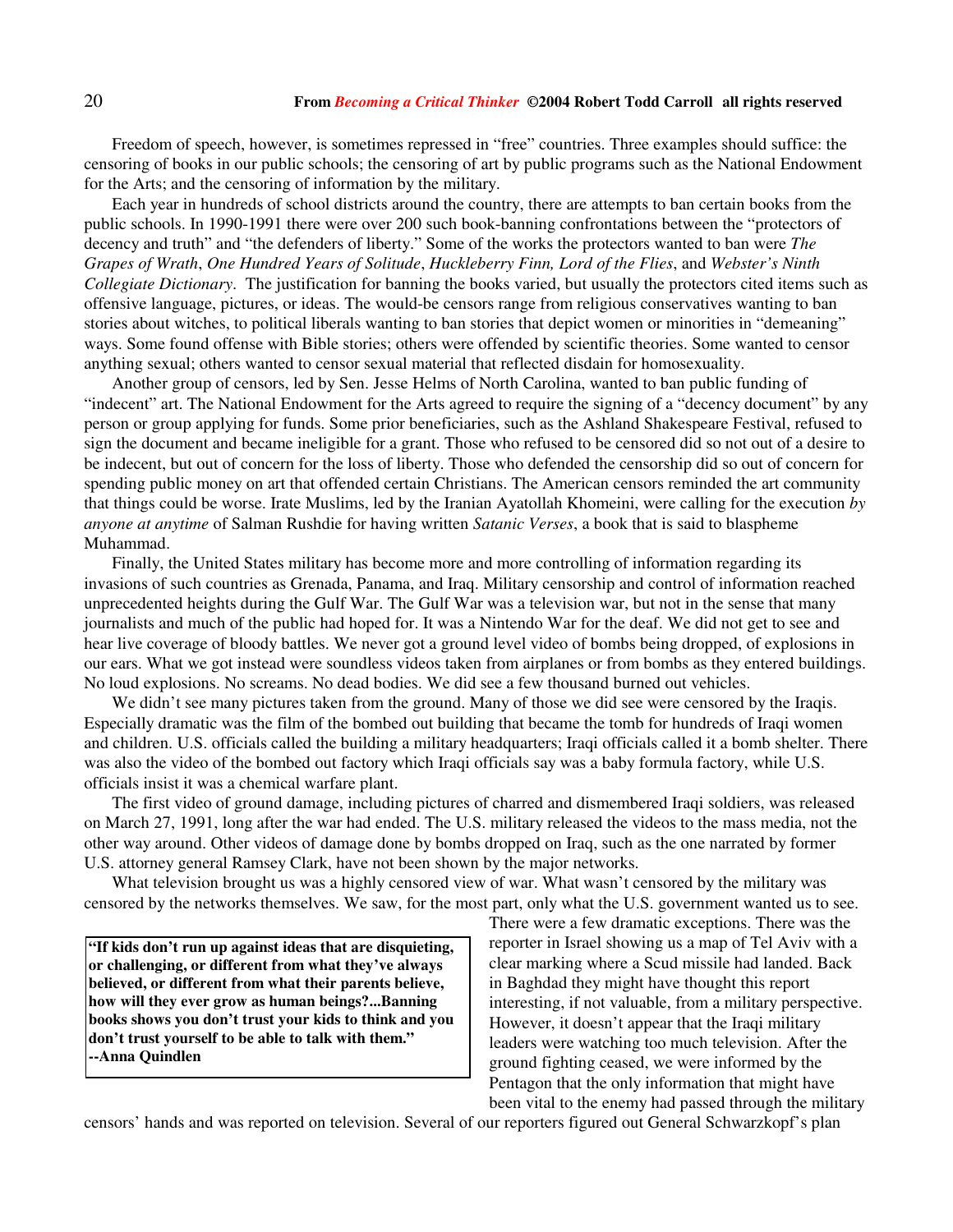from a piece of information about engineers working in the western Saudi Arabian town of Rahra. The reporters voluntarily kept silent about it. They even encouraged their bosses to keep silent about it. So, it was selfcensorship, rather than military censorship, which proved more important in the end at keeping vital information from the enemy.<sup>13</sup>

What television brought us during the Gulf War was what the U.S. Military information managers wanted us to see. The military set up a pool system whereby a select number of reporters were taken by the military to designated places in the war zone. What they saw and who they had contact with was strictly controlled by the military. But the reporters were then free to pass out what information they had garnered to other reporters waiting at the home base. The military flew reporters with cameras out to sea so they could make stunning visuals of the preparation for the massive amphibious landing. The assault from the sea never took place, of course. That was a ruse, a feint. Television was used to help dupe Hussein into thinking we were planning a massive attack from the sea. (See how busy we are sweeping those Iraqi mines in the harbors. See how concerned we are about all that oil which might be ignited and burn to death our marines as they try to make their way through heavy seas to the coast of Kuwait.)<sup>14</sup>

Despite the furor such debates cause, much of the debate over books in the schools, government-supported artists, and press coverage of military operations is not about censorship per se. It is about the *appropriateness* of certain materials for certain age groups, or the *appropriateness* of government-funded art that is irreligious or unpatriotic, or the *appropriateness* of releasing information which might prove harmful to the national interest. Still, a good part of the debates is about censorship per se. There are many people in our society who do not want anyone to be allowed to express certain ideas or use certain language. Such people, whether they are conservative or liberal, are always a danger to critical thinking. They are a danger not because of the ideas they defend or express, including the idea of censorship. They are a danger because often what they want to suppress is offensive to many of us and, as a result, we will be less likely to challenge them. Unchallenged, the censors will get their way and the result will be stifling. It is inevitable that freedom of speech will be abused. The price of preventing abusive speech is to censor it; the additional cost will be a severe reduction in critical and creative thinking.

There is, however, a benefit to the existence of would-be censors: they can serve as a stimulus to the defenders of liberty and critical thinking. They make us reflect on our beliefs and argue to defend them. That is always valuable. Furthermore, sometimes the censors make us aware of what is happening in the schools or in the world of art or on the battlefield. Maybe we are introducing children to inappropriate materials. Such dialogue can be healthy. Maybe the government is too influential in the content of the art it supports. Maybe the military is censoring information because they have a lot to hide about their own incompetence or evil. The censors, at least, initiate a dialogue on the issue.

# **17.1 Lawsuits and the law as forms of censorship**

One way to stifle speech is to frighten people into silence by threatening to sue them for millions of dollars if they speak up. That is what happened to James Randi when he wrote that Uri Geller, who claims to have psychic powers, is a fraud, a magician, and con artist. That is what happened to several people who have publicly criticized Scientology. That is what happened to journalist Andrew Skolnick for his investigative report on health fraud by the Maharishi Mahesh Yogi and his Transcendental Meditation Movement. The purpose of the lawsuits is to harass and intimidate critics.

Shortly after the ratification of the first amendment, Congress passed a sedition act that made it illegal to criticize the government. Such uses of the law continue in our own day. Florida made it illegal to criticize their citrus crops. Presumably this was done to protect a vital economic interest, but environmentalists fear they can be sued or arrested for writing about pesticides in foods. Whatever the goal of such legislation, it has the effect of censorship. Several states have followed Florida's example, including Texas, which has a "perishable food disparagement law." Celebrity Oprah Winfrey was sued by some cattle ranchers for libeling beef on her television program. She had said that she'd eaten her last burger after a guest on her show stated that American cattle could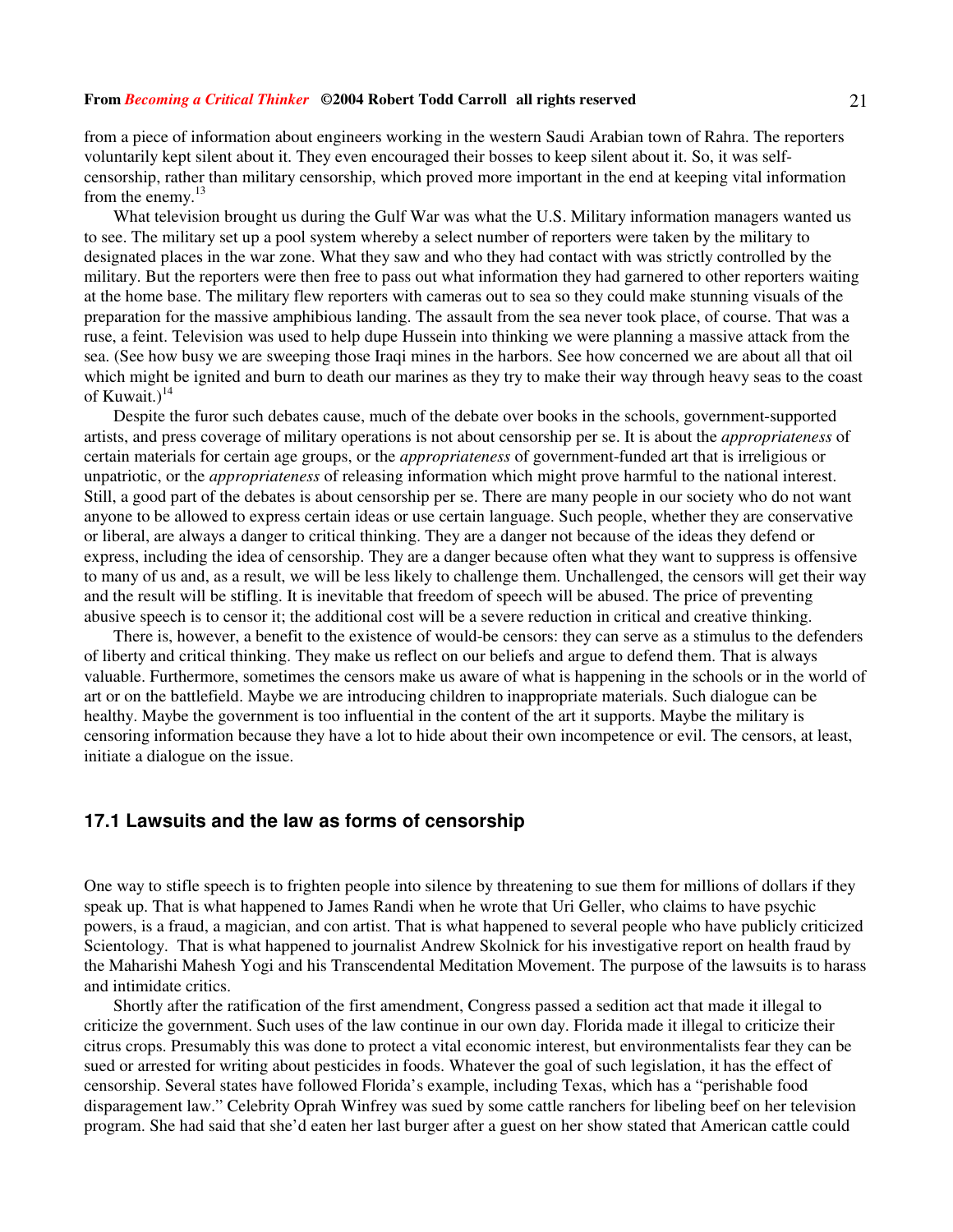be infected with bovine spongiform encephalopathy (BSE), the so-called mad cow disease. Winfrey won the lawsuit, but one wonders what chilling effect on free speech such suits will have on others.

Harassment lawsuits have led the Committee for the Scientific Investigation of Claims of the Paranormal (CSICOP) to form a Legal Defense Foundation. What does that say to us? We pride ourselves in being the freest country in the world. Yet, the expression of skeptical opinions or truthful observations critical of psychics, occultists, and paranormals are in danger of being stifled. The Legal Defense Foundation, says CSICOP, is "the best way to blunt this frightening new weapon of the apostles of nonsense."<sup>15</sup> I'm not so sure. California and New York have passed laws to provide relief for victims of harassment lawsuits. That seems to me to be a better way to deal with this type of censorship. Make the plaintiffs in frivolous defamation suits pay all the legal costs and make it easy for defendants in such cases to collect their legal expenses. I would also like to see the defendants awarded damages in the amount of the original suit, should it be declared to be frivolous. So, if the scientologists sue me for \$20,000,000 for calling Scientology the rankest pseudoscience of the twentieth century, and the court decides their suit is frivolous, intended to harass and intimidate me, then the scientologists pay me \$20,000,000. Sounds fair to me.

# **18. Overcoming limitations and hindrances to critical thinking**

The only way to overcome the lack of essential background knowledge in a field is to do the necessary reading and studying in that field.

Overcoming the social pressure to conform is difficult. The first step toward conquering this hindrance is to recognize that it is a problem. Ask yourself if it is conformity that is motivating you to believe something. Awareness of the problem won't eliminate it and challenging one's friends (or one's boss, etc.) is not always to

**"Men are disturbed not by things, but by the views they take of things." --Epictetus**

one's advantage. You must know your priorities. If challenging the boss might mean the loss of a job you desperately need, then it may be wise to keep your ideas to yourself. The critical thinker must ask "do I believe this only because of fear of being rebuked or of being thought disagreeable?" The question itself (or one like it) shows an awareness of the power of the desire to

conform. It is difficult to know, however, whether one's answer to the question is honest or reflects self-deception and wishful thinking. One thing is certain, though; if you're not aware of this hindrance and don't remind yourself of it, you will never overcome it to any degree.

The tendency to be uncritical of claims made by authorities, experts, and people we admire is also difficult to overcome. One method professional journals use to prevent prejudice from clouding a referee's judgment is to send out a paper for evaluation without letting the referees know who wrote the paper. Some teachers have their students use codes rather than their names on their essays. We will return to this subject in detail in chapter three, so here we will only say that awareness of the problem is a necessary step toward overcoming it.

Overcoming laziness and the desire for quick results, and thinking in terms of slogans and stereotypes, can only occur if one makes a conscientious effort to do so. This is true also of those physical hindrances that are in our power to control, such as the use of brain-altering drugs. Controlling the stress in one's life, however, is more complex. Stress-causing events are often beyond one's control, e.g., the death or serious injury or illness of a loved one. Other stressful events are partly in one's control, but may be necessary, e.g., a divorce or separation, or caring for an elderly parent. In any case, whatever the source of the stress, what is important is how one deals with it. You may not be able to change yourself or an external source of stress, but you may be able to change how you respond to the stress. Instead of seeing obstacles and troubles, you might force yourself to see challenges and opportunities.

While it would be unreasonable to expect us to control our emotions all of the time, we should be able to control ourselves enough so that we do not make important decisions while angry, upset, jealous, etc. For example, you might leave the room to avoid saying something you might later regret.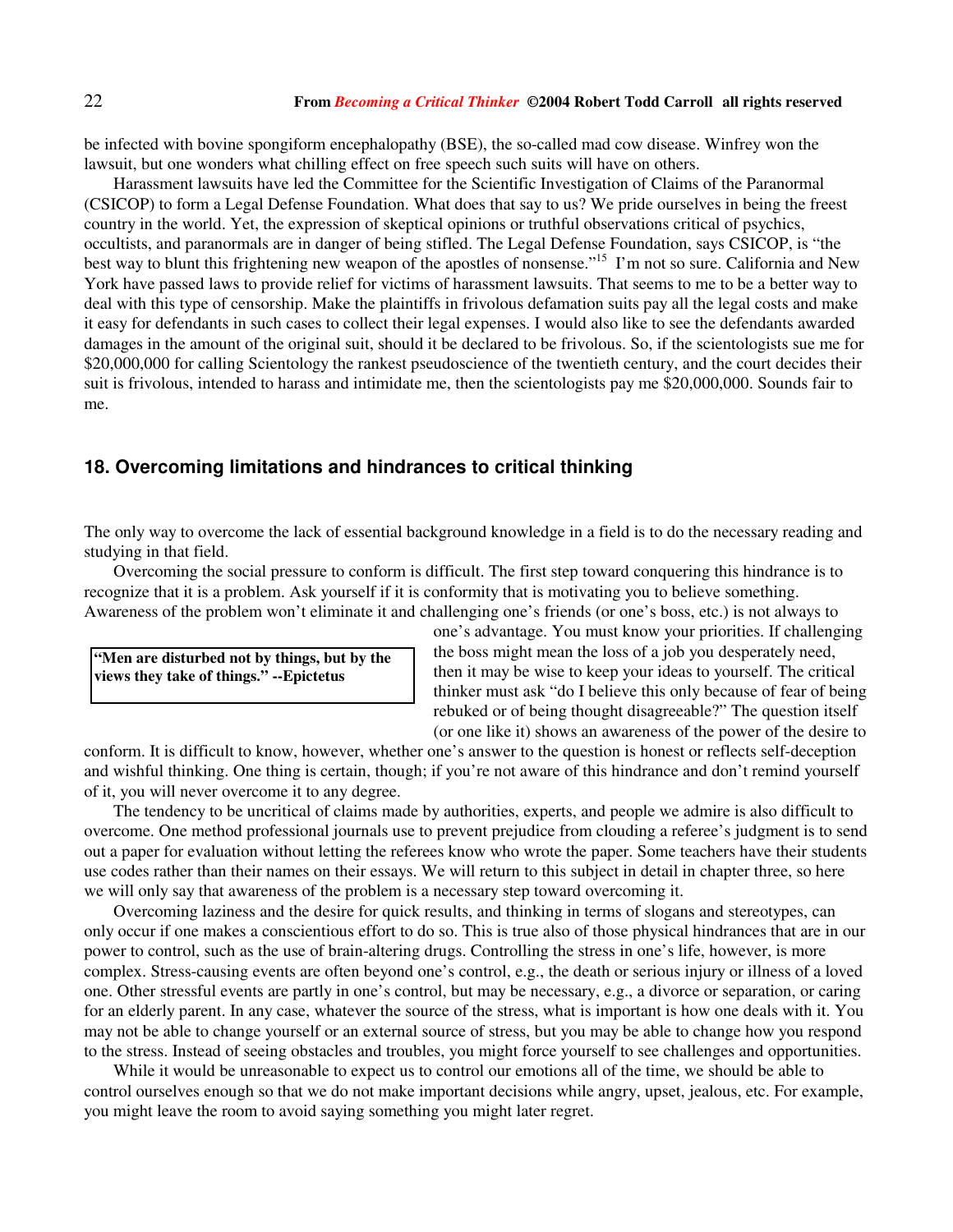Overcoming social or political repression of information and ideas is often difficult because we may find the repressed ideas repulsive. Since we don't like the ideas being repressed, we don't object to the repression. We may regret our inaction later, when it is *our* ideas that are being repressed.

# **19. Personal benefits of critical thinking**

Self-confidence and a sense of control over one's life are the two main personal benefits of being a critical thinker. Once one commits oneself to a lifelong search for the most reasonable beliefs and actions, and one learns how to conduct that search properly, self-confidence and self-respect begin to flourish. Also, the better one is at evaluating and constructing arguments, the more likely one will be in control of situations where decisions need to be made or problems solved.

Another benefit of critical thinking is that one should notice an improvement in one's studying and course work. It is possible--perhaps even likely--that many students will become more efficient at using their intelligence because of becoming more critical in their thinking. Whatever benefits accrue to you because of using this text, the benefits will be due mainly to your efforts. The text is merely a guide. It points you in the right direction. Where you arrive is largely up to you. What a critical thinker hopes for is to become free from the tyranny of those who would rather see obedient servants than thoughtful, independent thinkers. We should also hope to become free from our own tyranny--the tyranny of self-deception and wishful thinking. Only by becoming free from these tyrannies can we hope to think clearly and accurately so that we might judge fairly what we ought to believe and do. We will still make mistakes, but they will be *our* mistakes.

# **20. Drawbacks to Critical Thinking**

There can be drawbacks to being a critical thinker. Some people are offended by being challenged. They do not like being questioned or they can't tolerate people who disagree with them. Some people's worldviews are antithetical to critical thinking. Such people may be friends or family members, and critical thinking may alienate you from them. People who love you may think you are being corrupted by critical thinking. The more critically you think, the more likely it is that you will change your views on many important issues. These changes may not only cause friction with others; they may cause some discomfort in your own life as you try to adjust to giving up attitudes and beliefs you've held since childhood. You may even find yourself coming to believe things that once seemed obviously false to you. Many of you will have been encouraged to think critically all of your lives and there will be few drawbacks to developing your skills even further. Others, however, may have a more difficult time of it. You will have to decide for yourself what you value more: being an independent thinker or having the approval of people who do not value independent thinking.

### **Exercises 1-5**

1. Describe each of the following hindrances to critical thinking and suggest ways to overcome them: the pressure to conform; prejudice or bias; lack of adequate background knowledge (ignorance); the tendency to accept claims made by experts and authorities; fatigue or stress; confirmation bias; communal reinforcement; anger; laziness; pride; self**deception and wishful thinking; censorship.**

2. Pick one of the professions mentioned by Thouless in the passage quoted on page 15 and discuss how the members of that profession exercise their power in ways that encourage us to be uncritical, passive recipients of their claims. Do these professions have the same influence today that they had in Thouless' day (ca. 1950)? What professions, if any, **would you add to this list today?**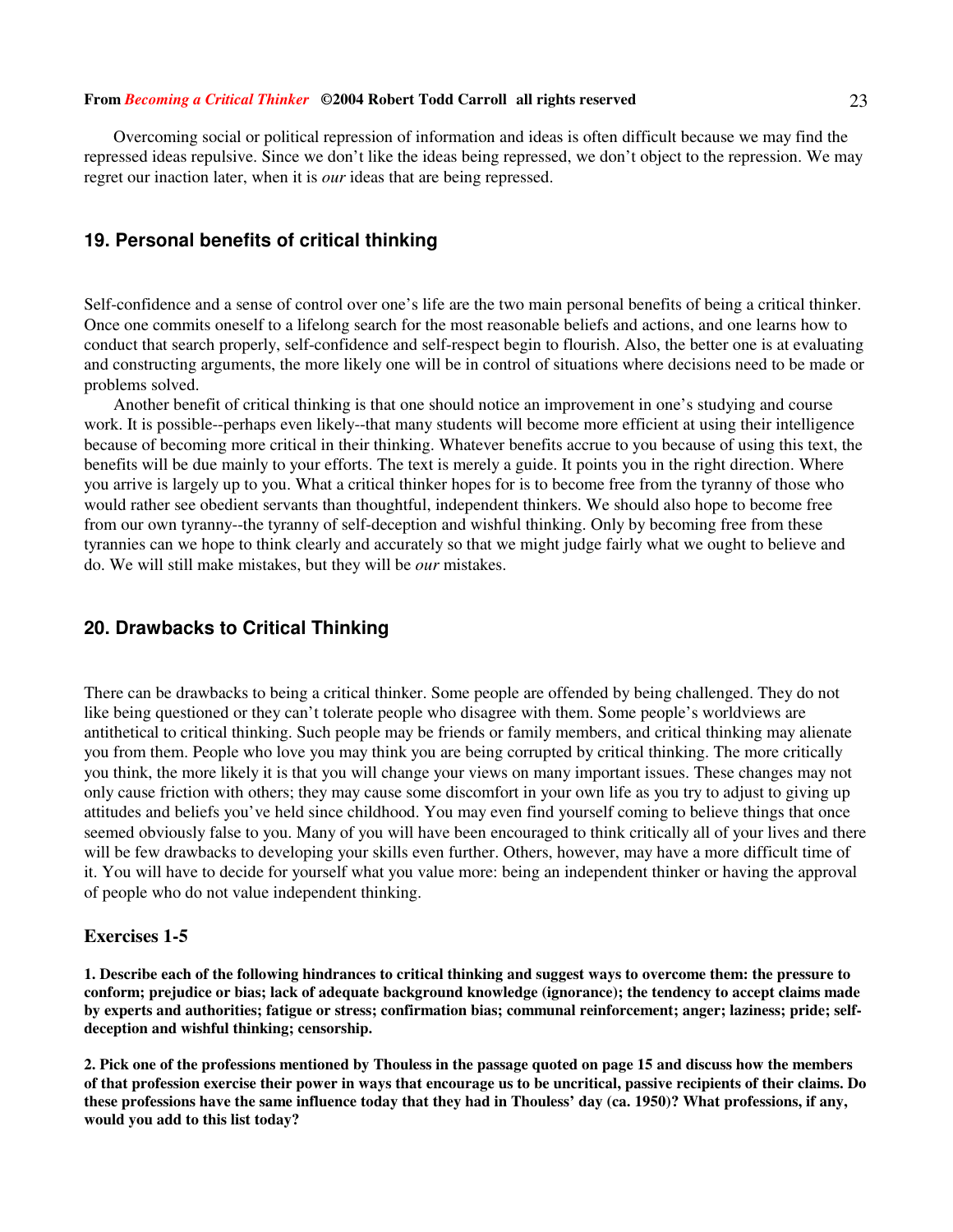3. Imagine that you are on the local Library Board and some citizens have complained that a newspaper which you allow to be distributed in the lobby of the library often contains material with graphic sexual descriptions. They say that they are concerned that the material can be easily obtained by children. You must vote on whether or not to allow the paper to continue to be distributed in the library lobby. How would you vote and what arguments would you **make to persuade the other board members to agree with you?**

**4. Write a short essay, describing what you hope to gain by becoming a more critical thinker.**

# **Chapter One Self-test: true or false?** (Check your answers in Answers to Selected Exercises.)

1. Critical thinking is clear and accurate thinking which aims at evaluating the justification of beliefs and actions.

2. Two equally intelligent people can be equally articulate and informed, but not be equally critical thinkers.

3. The standards of evaluation used by critical thinkers originated at the First International Conference on Critical Thinking at Sonoma State University.

4. Self-confidence and a sense of being in control of one's beliefs are the two main personal benefits of being a critical thinker.

5. Having the proper attitude is sufficient to guarantee the development of critical thinking.

6. To be open-minded means accepting that we could be in error.

7. Studies on memory have shown that we often construct our memories after the fact.

8. Authorities themselves, in all areas, do much to perpetuate their power and convince the rest of us that it is a good thing to accept their claims uncritically.

9. Facts are those things that are infallibly certain.

10. Being open-minded means believing that all ideas are equally reasonable: there can be no justification for believing one idea over another.

11. *Confirmation bias* is a kind of prejudice one develops from seeking to confirm beliefs one knows to be false.

12. Developing the proper attitude toward experts and authorities comes naturally to most people.

13. A person's skepticism is healthy if it leads him or her to doubt everything said by anyone who is an expert or authority in some field.

14. An option is a *living option*, in William James's sense of the expression, when it is possible to seriously consider believing that option.

15. Because scientists are trained in scientific methods, they are not subject to *confirmation bias*.

- 16. We should expect critical thinking to lead to universal agreement on important issues.
- 17. Studies have shown that under hypnosis a person's memory accuracy increases 100%.

18. The fact that a person remembers something very vividly in clear detail is sufficient proof that the memory is accurate.

19. Critical thinking demonstrates that ultimately no viewpoint is better than any other; all viewpoints are equally reasonable and justifiable.

- 20. There are many sets of values and principles by which reasonable people can and do live.
- 21. Ethnocentrism is the belief that our own culture is the standard of truth and reality.
- 22. Every society discourages ethnocentrism and encourages challenging traditional beliefs and values.
- 23. Critical thinking is not concerned with evaluating the justification of beliefs and actions.
- 24. Most people can usually perceive clearly and make good judgments while terrified, angry or jealous.
- 25. Overcoming the social pressure to conform is easy for most people.
- 26. A person's worldview is his or her basic view about the state of the world.
- 27. *Communal reinforcement* is support given to a community for its unpopular views.
- 28. Every observation is an interpretation of one's perceptions.

29. The psychological fact of suggestion is the fact that if statements are made again and again in a confident manner, without argument or proof, then their hearers will tend to believe them quite independently of their soundness and of the presence or absence of evidence for their truth.

- 30. The Socratic Method refers to a method of questioning and cross-examination of positions.
- 31. According to Giles St. Aubyn, human beings have an instinctive desire to conform.
- 32. Perhaps the greatest hindrance to the ability to think critically is ignorance, the lack of essential background knowledge.
- 33. The better one is at critically evaluating arguments, the less self-confidence one will have.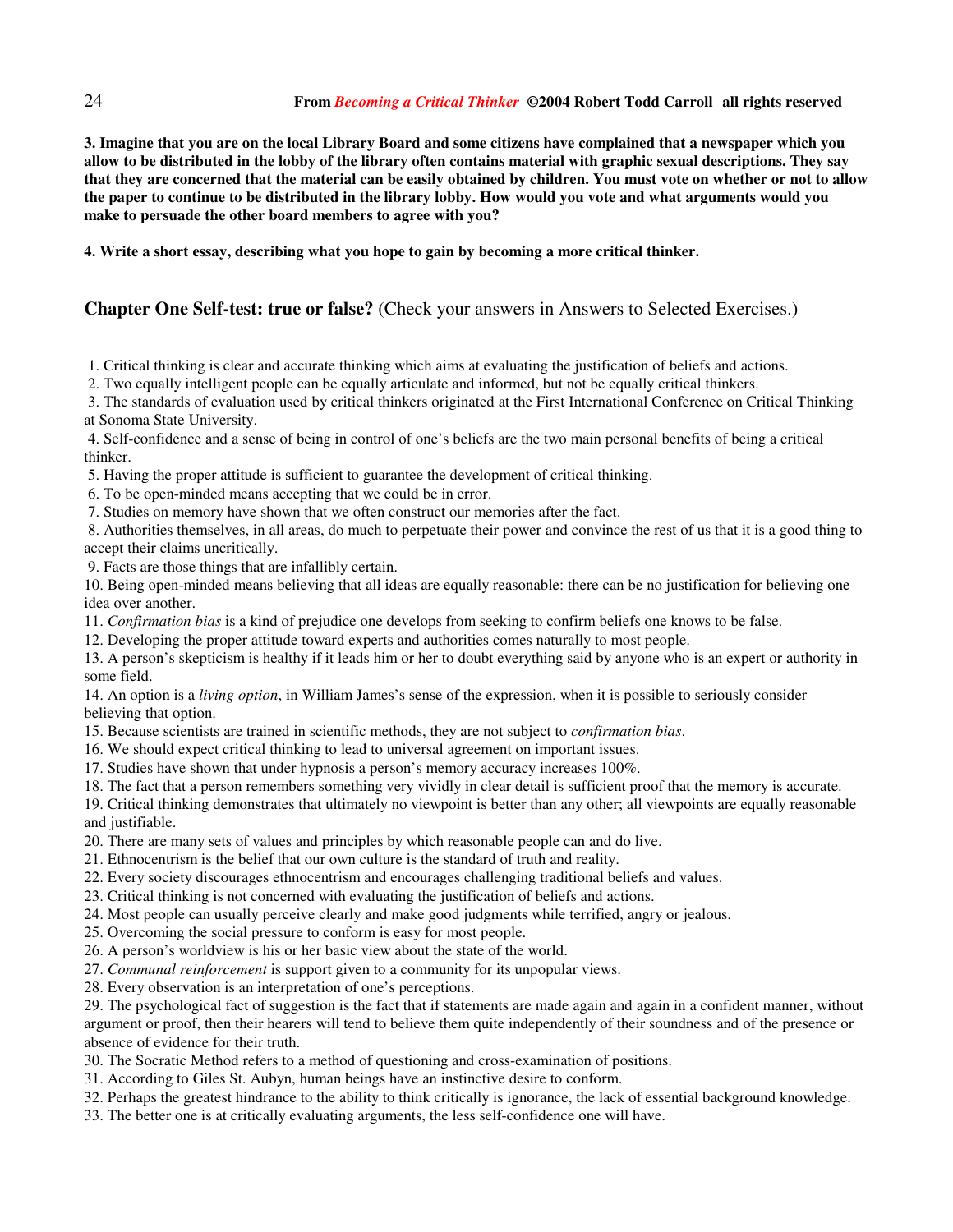34. The philosopher Descartes believed that the only way to overcome personal prejudices and preconceived notions would be to doubt everything one believes and start over by developing a method that would guarantee absolute certainty. 35. A critical thinker is able to solve all problems and arrive at absolute certainty in all matters.

# **Further Reading – Chapter One**

Alcock, J. (1995). "The Belief Engine," *Skeptical Inquirer*. 19(3): 255-263.

- Allport, Gordon. (1954). *The Nature of Prejudice.* Addison Wesley Publishing Co.
- Berglas, S. (1990). Self-handicapping: Etiological and diagnostic considerations. In R. L. Higgins (Ed.), *Self-handicapping: The paradox that isn't*. Plenum.
- Brugger, Peter. (2001). "From Haunted Brain to Haunted Science: A Cognitive Neuroscience View of Paranormal and Pseudoscientific Thought,' in *Hauntings and Poltergeists: Multidisciplinary Perspectives*, edited by J. Houran and R. Lange. McFarland & Company, Inc. Publishers.
- Carroll, Robert Todd. (2003). *The Skeptic's Dictionary: A Collection of Strange Beliefs, Amusing Deceptions & Dangerous Delusions*. Wiley & Sons.
- Dweck, Carol S. (2002). "Beliefs That Make Smart People Dumb." In *Why Smart People Can Be So Stupid*, ed. Robert J. Sternberg. Yale University Press.
- Gardner, Martin. (1957). *Fads and Fallacies in the Name of Science*. Dover Publications, Inc..
- Gilovich, Thomas. (1993). *How We Know What Isn't So*: *The Fallibility of Human Reason in Everyday Life.* The Free Press.
- Hyman, Ray. (1989). *The Elusive Quarry: a Scientific Appraisal of Psychical Research.* Prometheus Books.
- Loftus, Elizabeth. (1980a). *Eyewitness Testimony*. Harvard University Press.
- Loftus, Elizabeth F. (1980b). *Memory, Surprising New Insights Into How We Remember and Why We Forget.* Addison-Wesley Pub. Co.
- Park, Robert L. (2000).*Voodoo Science: The Road from Foolishness to Fraud.* Oxford U. Press.
- Rosenthal,Robert. (1998). "Covert Communication in Classrooms, Clinics, and Courtrooms," *Eye on Psi Chi*. Vol. 3, No. 1, pp. 18-22.
- Schacter, Daniel L. (1996). *Searching for Memory - The Brain, The Mind, and The Past.* Basic Books.
- Schick, Theodore, Jr. and Lewis Vaughn. (2001). *How to Think About Weird Things: Critical Thinking for a New Age.* McGraw-Hill.
- St. Aubyn, Giles. (1962). *The Art of Argument.* Emerson Books.
- Thouless, Robert H. (1950). *How to Think Straight.* Simon and Schuster.
- Zusne, Leonard and Warren Jones. (1990). Eds. *Anomalistic Psychology: A Study of Magical Thinking*. 2nd ed. Lawrence Erlbaum Assoc.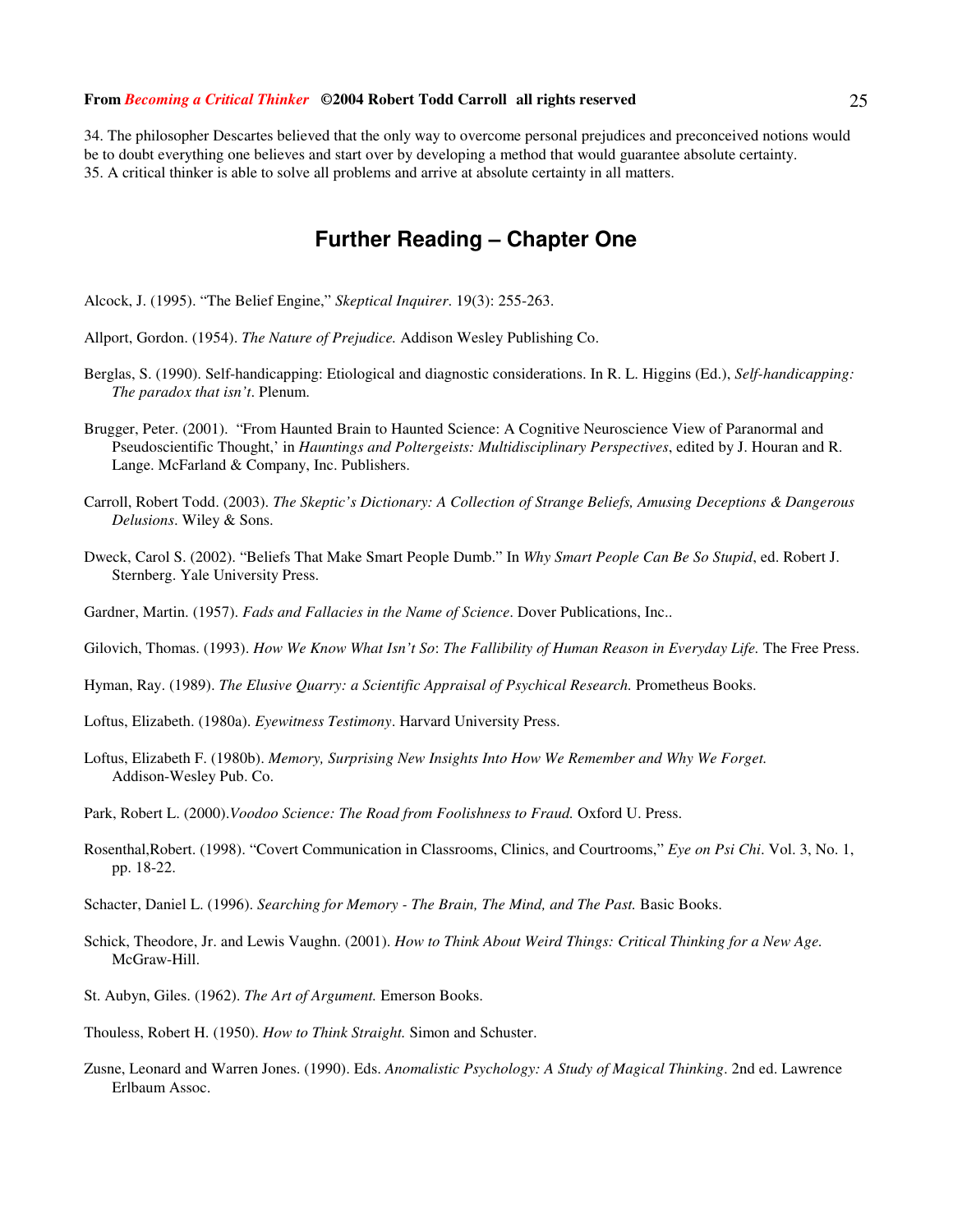# **Notes - Chapter One**

<sup>1</sup>Many bad decisions are made because leaders surround themselves with clones who all think alike or who are afraid to rock the boat by offering viewpoints that differ from the leader's or the majority's position. Another major cause of poor decision-making is the practice of not consulting people who will be affected by the decision.

Remember when Congress had to rescind its legislation on Social Security catastrophic health insurance after millions of dollars and countless hours had been spent by advocates--particularly by the American Association of Retired Persons--for a policy that was supposed to benefit the elderly. The people who were to be 'helped' most by this legislation weren't adequately consulted, and they let their representatives know how they felt *after* the bill was passed!

On our campus, a few years ago the administration put in a system which was supposed to make all buildings accessible to the handicapped. To get into a building, a person had to punch a large rubber box, which then activated the door. If you had the strength or agility needed to punch the box, but were in a wheelchair, you then had to wheel back so the door wouldn't knock you over. Then, you had to wheel forward quickly to get through before the door closed. Apparently, no handicapped person was consulted before the decision was made to install this particular system which, of course, had to be replaced at no expense to the decision-makers.

 $2$ See his famous essay, "The Will to Believe." The essay has been reprinted many times and is available in many editions. *The Will to Believe and Other Essays in Popular Philosophy* (New York: Longmans Green, 1896).

 $3$  Brugger's research indicates that high levels of dopamine affect the propensity to find meaning, patterns, and significance where there is none, and that this propensity is related to a tendency to believe in the paranormal. According to Franýoise Schenk from the University of Lausanne in Switzerland, dopamine "is an important chemical involved in the brain's reward and motivation system, and in addiction. Its role in the reward system may be to help us decide whether information is relevant or irrelevant." See "Paranormal beliefs linked to brain chemistry," *New Scientist*, July 27, 2002.

4 See also two articles in the *Skeptical Inquirer*, Vol. XII No. 2, Winter 1987-88: "The Power of Suggestion on Memory" by Robert A. Baker and "Fantasizing Under Hypnosis: Some Experimental Evidence" by Peter J. Reveen. Three witnesses to a staged armed robbery were hypnotized by Reveen. Their accounts were very detailed, but neither agreed with the other and none was close to the actual facts of the event.

5 *Newsweek*, February 11, 1991, p. 58. Dr. Terr was the prosecution's expert witness in the trial of George Franklin Sr. who was found guilty of murdering a child twenty years earlier. The only witness against him was his 30-year-old daughter who says she repressed the memory of the murder until one day when she looked into her own daughter's eyes. Suddenly, she remembered her father molesting her 8-year-old girl friend and smashing the child's skull with a rock. Eileen Franklin-Lipsker also says she remembers her father threatening to kill her if she told anyone. She now remembers that her father sexually abused her numerous times. She says that she learned to protect herself by "forgetting" what had happened. Maybe. Or maybe the idea of being abused and forgetting it were suggested to her by her therapist. Defense lawyers argued that the daughter could have unconsciously fabricated the whole story out of anger and fear of her father. They even suggested she may have made up everything for the \$500,000 book and movie deal she's signed. Maybe. However, it is possible that the daughter's account is accurate. Still, I would hope that a jury would require some corroborating evidence that would prove beyond a reasonable doubt that the repressed memory was accurate.

6 Carol Tavris, "Hysteria and the incest-survivor machine," *Sacramento Bee*, Forum section, January 17, 1993, p. 1. Tavris is the author of several works in psychology, including *The Mismeasure of Woman* (New York: Simon & Shuster, 1992). She is also the editor of *Every Woman's Emotional Well-being* (Garden city, N.Y.: Doubleday, 1986).

 $7$  Yet, it has happened. In a modern version of the Salem witch hunts, the McMartin pre-school case exemplifies the very worst in institutionalized injustice in the hunt for child molesters. See Mary Ann Mason, "The McMartin case revisited: the conflict between social work and criminal justice," [on evaluating the credibility of children as witnesses in sexual abuse cases] *Social Work,* v. 36, no. 5 (Sept, 1991), pp. 391-396, and Marion Zenn Goldberg, "Child witnesses: lessons learned from the McMartin trials," *Trial*, v. 26, no. 10 (Oct, 1990), pp. 86-88. See also Richard Lacayo, "The longest mistrial; the McMartin Pre-School case ends at last," *Time* (August 6, 1990), p. 28; Frank McConnell, "The trials of television: the McMartin case," *Commonweal* (March

 $\overline{\phantom{0}}$